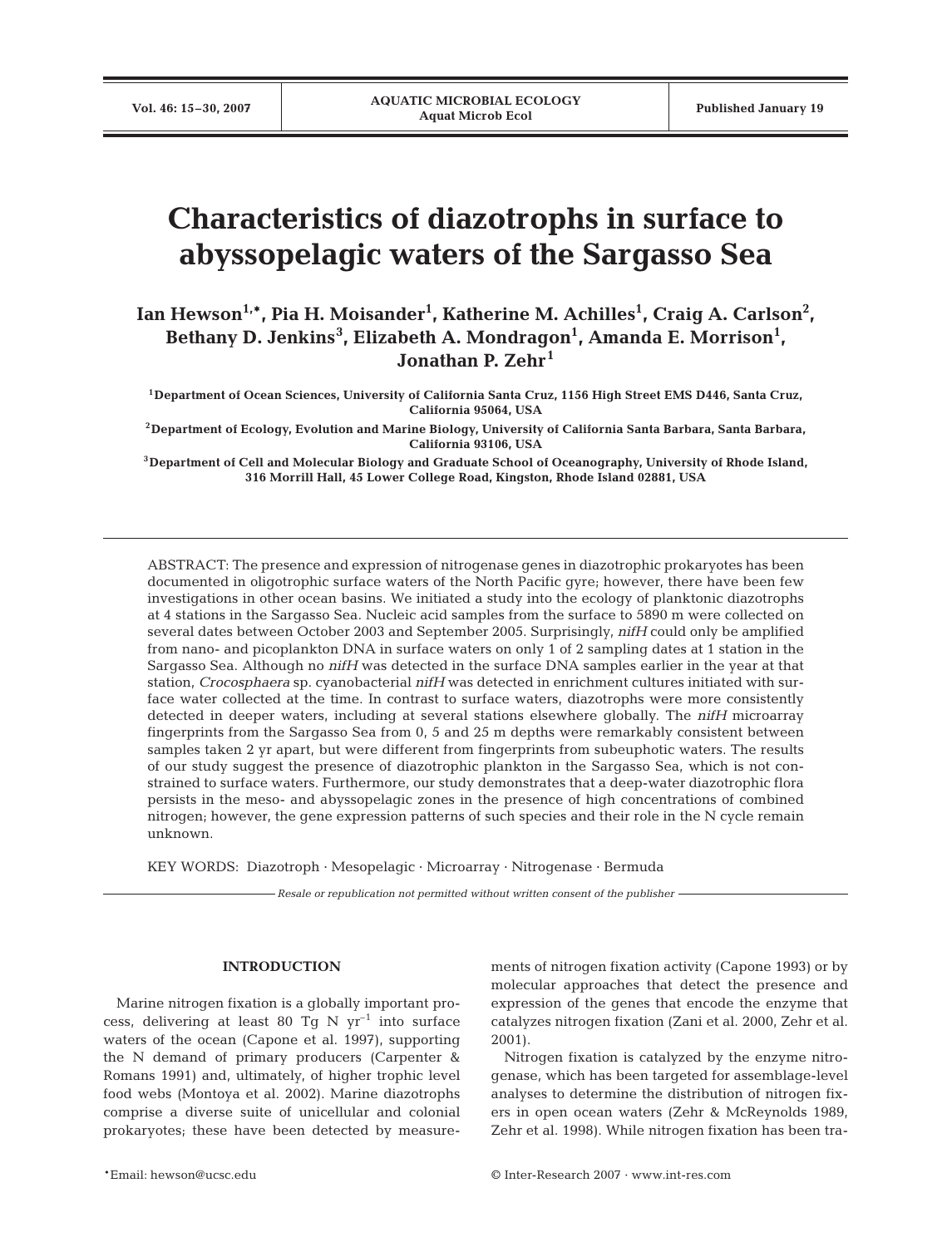ditionally ascribed to large colonial or symbiotic cyanobacteria (i.e. *Trichodesmium* and the diatom endosymbiont *Richelia* sp.) in oligotrophic tropical and subtropical ocean waters (Capone et al. 1997, Carpenter et al. 1999), recent studies using a gene-based approach have elucidated a wider suite of diazotrophic microorganisms, including unicellular cyanobacteria and heterotrophic bacteria (Zehr et al. 1998, 2000, 2001, Falcon et al. 2002, 2004, Short et al. 2004, Church et al. 2005a,b) and endosymbionts within flagellated eukaryotes (Foster et al. 2006) and within metazoan organisms (Proctor 1997, Braun et al. 1999). These studies suggest that diazotrophs and their associated nitrogen fixation activity may be more widely dispersed than previously believed based upon geochemical rate measurements, extending to habitats in which the larger cyanobacterial diazotrophs are rarely observed.

The abundance of diazotrophs and *nifH* gene expression have been studied primarily within the North Pacific gyre, at the Hawaii Ocean time-series station ALOHA (Zehr et al. 2001, Falcon et al. 2004, Montoya et al. 2004, Church et al. 2005a,b) in epipelagic euphotic (<150 m) waters. Initial discovery of *nifH* gene transcripts at this location (Zehr et al. 2001) prompted development of phylotype-specific quantitative PCR probes, which have been used in a wider suite of environments, including an estuary (the Chesapeake Bay) (Short et al. 2004). While other community-level studies have been conducted within the offshore Amazon River Plume and adjacent equatorial Atlantic Ocean (Falcon et al. 2002) and in the Arabian Sea (Bird et al. 2005), there remain remarkably few studies of non-colonial diazotrophs at oceanic locations typical of open ocean gyres. A recent study of *nifH* sequences in the vicinity of hydrothermal vents of the Juan de Fuca ridge indicated that diazotrophs may persist in deep ocean waters (Mehta et al. 2003), extending the range of environments in which diazotrophs were believed to occur into regions with presumably high combined nitrogen concentrations.

The Bermuda Atlantic time series (BATS) station and nearby Hydrostation S have been the focus of intense oceanographic research in the past 2 decades (Fasham et al. 2001) and are presumed to be representative of open ocean gyres. These stations are characterized by ultra-oligotrophic conditions during summer months, with convective overturn during late summer and spring (Steinberg et al. 2001) and the occurrence of ephemeral mesoscale eddies which originate from the Gulf Stream (Sweeney et al. 2003, Westberry & Siegel 2003). The ultra-oligotrophic conditions that prevail seasonally should support the activities of diazotrophic organisms, since nitrogen fixation should provide an ecological advantage for growth in nutrient-depleted

waters. A study of bacterioplankton community dynamics has indicated strong links between the relative abundance of bacterial phylotypes and the convectional overturn (Morris et al. 2005), suggesting tight coupling between organic and inorganic nutrient availability and the response of microbial assemblages. *Trichodesmium* has historically been reported to occur in waters in the vicinity of Bermuda (e.g. during the Challenger expedition) (Capone et al. 1997), and recent studies have documented the seasonality of their nitrogen fixation (Orcutt et al. 2001). To date, there have been no reports on the non-colonial diazotroph population dynamics near Bermuda. Nitrogenase genes were not detected in a recent metagenomic study of waters near Bermuda (Venter et al. 2004), albeit the abundance detection limit for such studies is relatively high (ca.  $0.3\%$  of cell abundance, or ca.  $3 \times$  $10^3$  cells ml<sup>-1</sup>) and samples were pre-filtered (Johnston et al. 2005). In contrast, a recent study of *nifH* diversity primarily at latitudes <18° N indicated the presence of unicellular cyanobacterial phylotypes (termed the Group A unicellular cyanobacterial phylotype, Zehr et al. 2001) dominating at stations >10° N (Langlois et al. 2005). That study also reported diazotrophs at latitudes of 20 to 30° N in the eastern North Atlantic Ocean (Langlois et al. 2005).

The aim of the present study was to examine diazotroph assemblages in surface to abyssopelagic waters near Bermuda and compare these assemblages to other locations in the North Atlantic and Pacific Oceans. The study was conducted on samples collected in summer and autumn, and at depths from the surface to 5948 m. We used both enrichment culture and culture-independent (i.e. molecular) approaches to determine the phylogenetic affinity of nitrogenfixing prokaryotes in these samples and to compare the composition of these assemblages to those occurring at other locations within the North Atlantic gyre. Additionally, we obtained meso- to bathypelagic samples from elsewhere in the North Atlantic and North Pacific Oceans for comparison to Sargasso Sea mesoto abyssopelagic samples.

#### **MATERIALS AND METHODS**

**Sampling regime.** Samples for diazotroph analysis were collected at 3 stations in the Sargasso Sea (A22.36, A22.54 and Bermuda Atlantic time series [BATS]) during 2 hydrography cruises aboard the RV 'Knorr' in October and November 2003. Samples were also collected at Hydrostation S in June 2005 (HS6-05) and September 2005 (HS9-05) on the RV 'Weatherbird II' (Fig. 1, Table 1). On all cruises, seawater was collected using Niskin bottles mounted on a CTD rosette.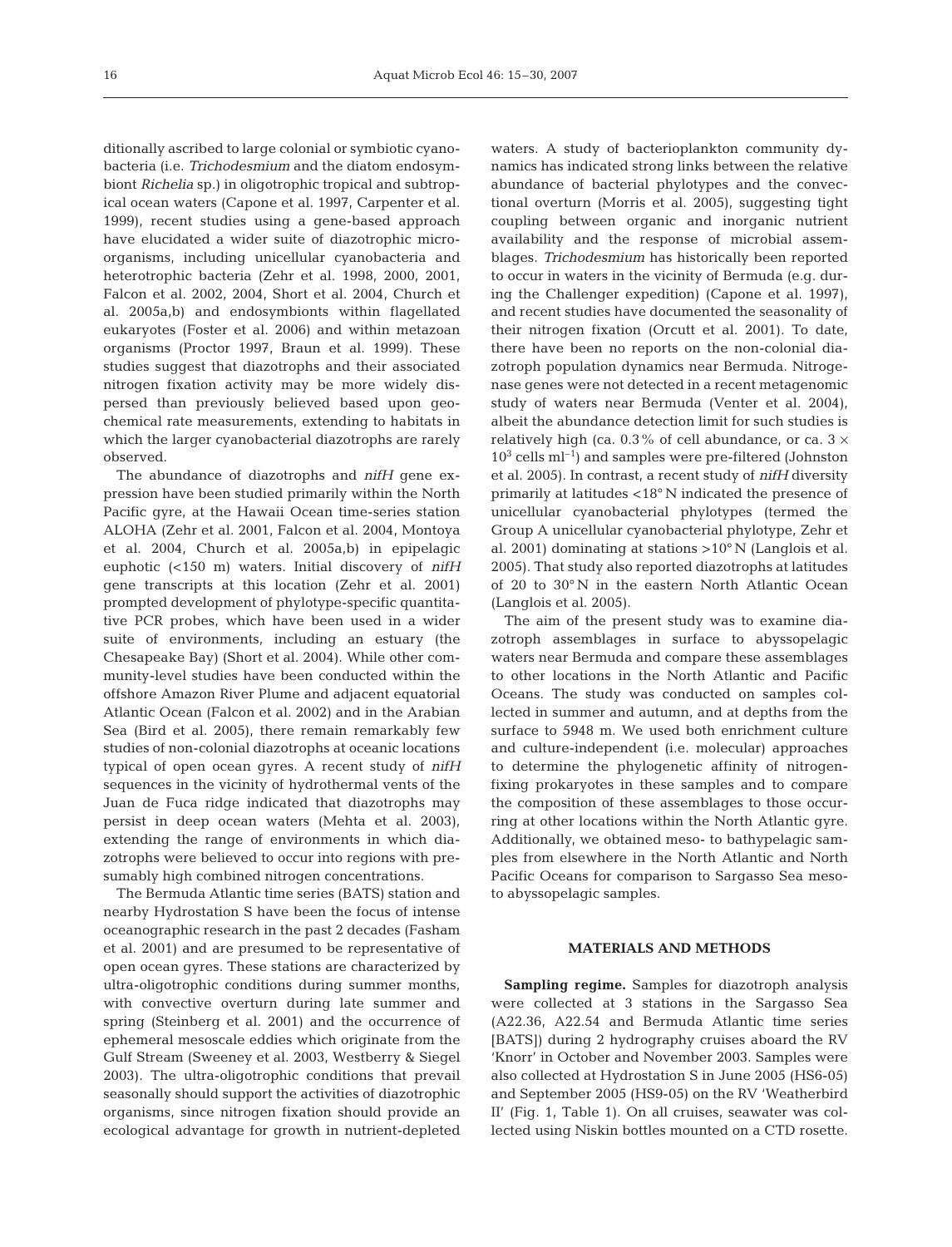

Fig. 1. Surface sampling locations in the North Atlantic Ocean (A) and meso- to abyssopelagic depths in the Atlantic and Pacific Oceans (B). The background image is a map of 2 yr mean satellite-derived (SeaWiFS) chlorophyll *a*, where lighter hues indicate more productive regimes than darker hues

At HS6-05, DNA samples were taken from 2 casts (1 at 12:00 h and 1 at 15:30 h), from 8 depths (5, 30, 60, 80, 95, 110, 140, 160 m). At HS9-05, DNA samples were collected from the surface and 200 m. Surface and 25 m

water samples were obtained from the BATS station in November 2003. Samples were collected in October 2003 at Stn A22.36 (0, 25, 75, 125, 275, 575, 950, 3125, 4875, 5600 and 5948 m depths) and at Stn A22.54 (0, 40, 100, 140, 250, 505 and 1010 m depths). Upon shipboard retrieval, seawater was drained immediately into 2 l acidwashed and seawater-rinsed polycarbonate bottles, which were capped and processed immediately for DNA extraction (described below). Data obtained using the CTD included *in vivo* fluorescence, salinity, temperature, beam transmissometry and dissolved oxygen. Samples were also taken in the meso- to abyssopelagic zone at 4 other locations in the North Atlantic and North Pacific Oceans between July and November 2005 for comparison to the Sargasso Sea deep water assemblages (Table 1).

**Enrichment culture preparation.** Triplicate seawater samples from 10 m at HS6-05 were collected in 2 l acidwashed and seawater-rinsed polycarbonate bottles. Immediately the samples were serially filtered through 25 mm diameter, 10 µm pore-size polyester (Poretics), 1 µm pore-size Nuclepore PC (Whatman) and 0.2 µm poresize Supor (Pall Gelman) filters using a positive-pressure manifold driven by peristaltic-pump on low setting. The filters from each replicate were then immediately placed separately into

35 ml SN (3 samples) (Waterbury et al. 1986) or SO (SN media without  $NO<sub>3</sub><sup>-</sup>$  addition; 3 samples) media in 60 ml acid-washed, autoclaved and seawater-rinsed culture vessels. Enrichment cultures were incubated in

Table 1. Sampling locations and dates from stations worldwide

| Location                  | Latitude           | Longitude           | Date          | Depth $(m)$  | No. of samples |
|---------------------------|--------------------|---------------------|---------------|--------------|----------------|
| <b>BATS</b>               | $31^{\circ}40'$ N  | $64^{\circ} 10' W$  | 1 Nov 03      | $0 - 25$     | 2              |
| HS6-05                    | $32^{\circ} 10' N$ | $64^{\circ}30'$ W   | $25$ Jun $05$ | $0 - 1000$   | 8              |
| HS9-05                    | $32^{\circ} 10' N$ | $64^{\circ}30'$ W   | 20 Sep 05     | $5 - 2000$   | 3              |
| A22.36                    | $20^{\circ} 26' N$ | $66^{\circ}00'$ W   | 31 Oct 03     | $0 - 5948$   | 10             |
| A22.54                    | $31^{\circ}38'$ N  | $64^{\circ} 10' W$  | 6 Nov 03      | $0 - 1010$   | 7              |
| Costa Rica upwelling dome | $10^{\circ} 00' N$ | $96^{\circ}30'$ W   | 27 Jul 05     | 1381         |                |
| NE Pacific                | $34^{\circ}00'$ N  | $129^{\circ} 00' W$ | 22 Oct 05     | $125 - 1500$ | 6              |
| Kaena Point               | $21^{\circ}51'$ N  | $158^{\circ} 22' W$ | 13 Nov 05     | $500 - 3000$ | 3              |
| Stn ALOHA                 | $22^{\circ} 45' N$ | $158^{\circ} 00' W$ | 13 Nov 05     | $500 - 3000$ | 4              |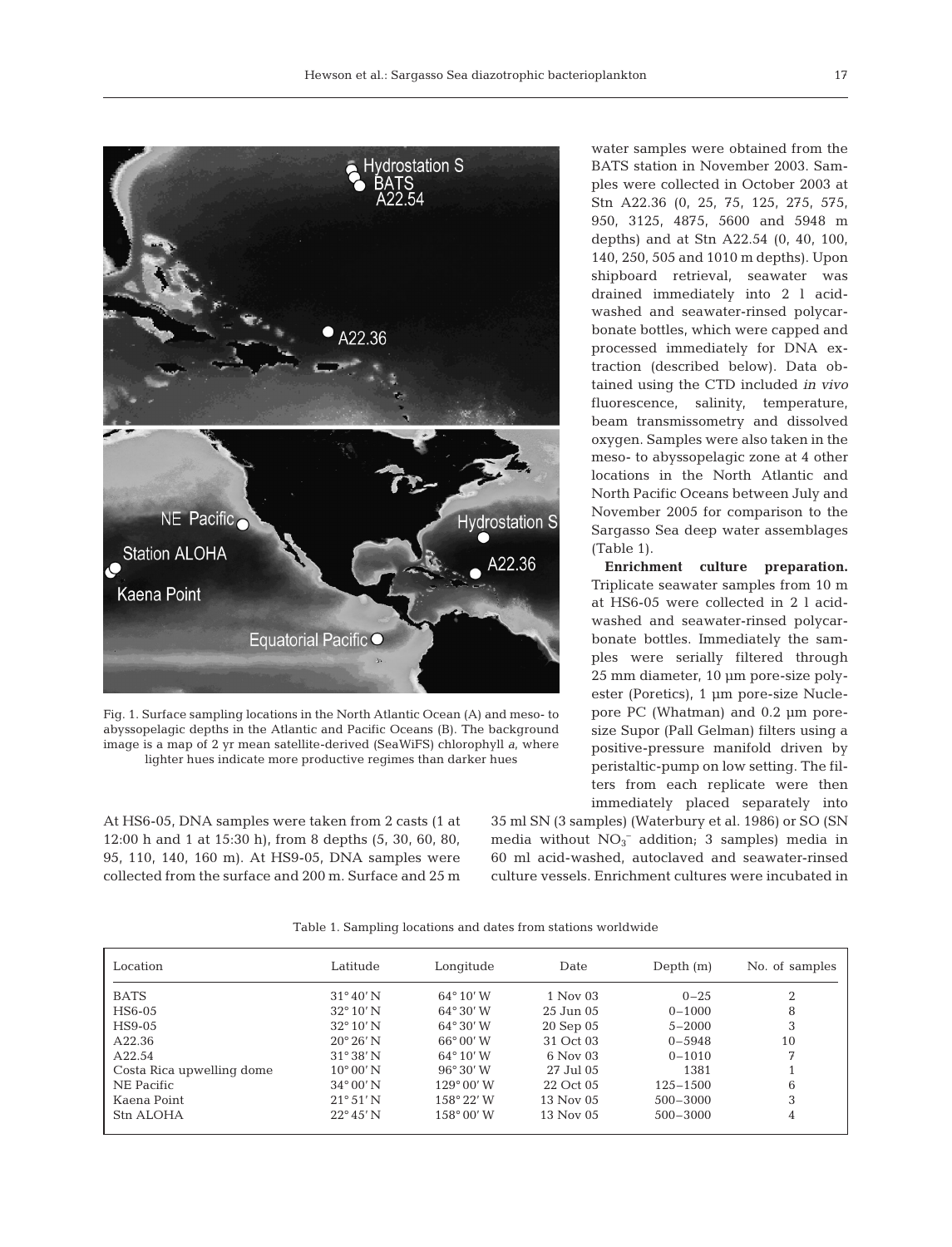the shade on board the research vessel for 2 d prior to transport to the laboratory at the University of California Santa Cruz, where they were placed in a 25°C incubator with fluorescent lights (ca. 50 µmol quanta  $m^{-2}$  s<sup>-1</sup>) with a 12 h light:dark cycle. After 14 d incubation, 5 ml from each culture was filtered through 0.2 µm pore-size Nuclepore filters (25 mm; Whatman) and placed immediately into a sterile Petri dish and frozen at –80°C until further processing for DNA analysis. Additionally, small aliquots (100 µl) of enrichment cultures were examined by epifluoresence microscopy under green light excitation to determine the characteristics of phycoerythrin-containing cells.

Filtration for DNA and RNA. Surface (0 to 150 m) seawater for vertical profiles was filtered for the extraction of DNA and RNA. Duplicate DNA (2 l) samples were filtered serially using a positive-pressure manifold driven by peristaltic pump, through 10 µm pore size polyester (Poretics) and 0.2 µm pore size Supor (Pall Gelman) filters, as has been done in previous studies of diazotroph diversity in marine waters (Church et al. 2005a,b). The filters were then placed immediately in cryovials containing 500 µl TE buffer and flash frozen in liquid  $N_2$ . For RNA collection, triplicate 1 l samples were filtered using the same manifold through 0.2 µm pore-size Supor (Pall Gelman) filters, placed in cryovials containing 100 µl RNAse-free glass beads (BioSpec Products) and 350 µl of buffer (RLT, Qiagen; containing 1% v/v β-mercaptoethanol), and flash frozen as described for DNA samples. For meso- to abyssopelagic samples (i.e. >150 m), 4.0 to 9.5 l of seawater was serially filtered through 10 µm pore-size, 47 mm diameter Nuclepore filters, then through 0.2 µm pore-size Sterivex-GV capsule filters, which were capped and frozen at –80°C prior to analysis. The samples were then transported in a liquid nitrogen dry shipper to the laboratory at the University of California Santa Cruz where they were processed for nucleic acid extraction.

**DNA extraction.** Surface water DNA samples were processed according to the protocols in Tillett & Neilan (2000). Briefly, frozen DNA filters were thawed and then amended with 500 µl of xanthogenate extraction buffer (100 mM Tris, 20 mM EDTA, 0.8M NaOAc, 1% SDS and 1% xanthogenate). The samples were incubated for 1.5 h at 70°C in a hybridization oven with agitation. The samples were vortexed and placed on ice for 30 min. After filters were removed using flamesterilized forceps, the samples were centrifuged briefly at  $5000 \times g$ , and 750 µl of isopropanol was added to the supernatant. The nucleic acids were precipitated for 10 min at room temperature, and tubes were centrifuged at  $14\,000 \times g$  for 10 min to pellet nucleic acids. The supernatant was decanted, and 750 µl of 70% EtOH was added to the pellet. The samples were then

centrifuged at  $14\,000 \times g$  for a further 10 min, after which the supernatant was decanted. The pellets were air-dried overnight in a fume hood. The DNA pellet was resuspended in 30  $\mu$ l of deionized H<sub>2</sub>O and stored at –20°C prior to analysis. Different extraction protocols were used for epipelagic and meso- to abyssopelagic samples because, in our experience, the xanthogenate protocol works well for smaller sample volumes; however, alternative methods (phenol: chloroform) provide less PCR inhibition for larger volumes. Thus, DNA samples from deeper water were processed using a phenol:chloroform protocol (Fuhrman et al. 1988), modified for Sterivex capsule filters (Hewson et al. 2006a,b). DNA was quantified using PicoGreen fluorescence (Molecular Probes) in an ABI 7500 real time PCR system (Applied Biosystems International).

**RNA extraction.** RNA was extracted from filters using the Qiagen RNeasy kit, following the protocol for bacteria supplied by the manufacturer, with the following modifications. Thawed filters were initially beadbeat in a BioSpec Products bead beater at a maximum setting for 6 min, after which the tubes were centrifuged at  $12000 \times g$  to pellet beads and filter materials. For Sterivex filters, beads and RLT buffer were first introduced into the luer lock end, and the filters were capped and bead beaten within the capsule assembly. The supernatant was then removed into a microcentrifuge tube (for Sterivexes, positive air pressure was used to push the eluent through the nipple end), prior to ethanol addition in the second step of the manufacturer's protocol. DNA was removed from RNA extracts using the Qiagen RNAse-free DNAse set and protocols in the RNEasy kit. RNA was quantified in final eluents using RiboGreen fluorescence (Molecular Probes) in an ABI 7500 real time PCR system.

**Amplification of** *nifH* **and clone library preparation.** Clone libraries were constructed by cloning *nifH* genes that were amplified using a nested, degenerate PCR amplification protocol (Zehr & McReynolds 1989, Zani et al. 2000) (Table 2) and by cloning the amplification products using a commercial kit (pGEM-T Easy Vector II; Promega). Briefly, 4 µl of extracted DNA from 10 and 0.2 µm filter samples (containing 0.08 to 0.34 ng DNA in the 10 µm size fraction and 2.46 to 11.7 ng DNA in the 0.2 µm size fraction) was amplified according to protocols in Zehr & McReynolds (1989) and Church et al. (2005b) with the primers *nifH1* to *nifH4* (Table 3). The *nifH* genes in the deeper water samples were amplified using the same protocol; however, DNA concentrations were lower (0.2 to 0.8 ng  $\mu$ l<sup>-1</sup>). For enrichment culture analysis, the Nuclepore filters with culture cells were cut into eighths, and one-eighth of the filter was placed in the PCR tube of the first PCR reaction round *en lieu* of extracted DNA (Kirchman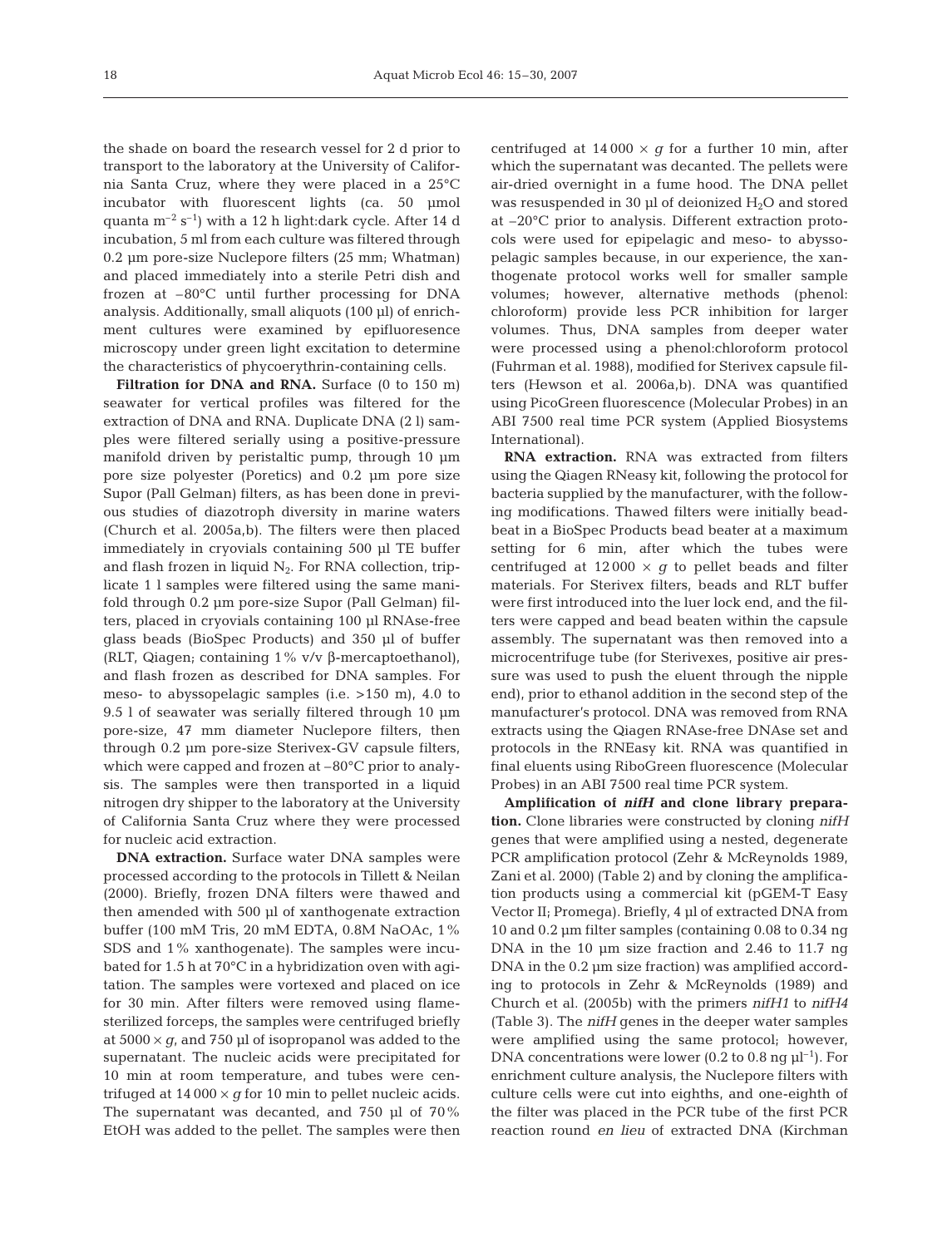| (m)  |   |             | Depth BATS Hydrostation S NA<br>HS6-05 HS9-05 A22.36 A22.54 Pac Pacific Point |             |             | Eq | NE          |             | Kaena ALOHA |
|------|---|-------------|-------------------------------------------------------------------------------|-------------|-------------|----|-------------|-------------|-------------|
| 5    | Y | $\mathbf N$ | $\mathbf Y$                                                                   | N           | N           |    |             |             |             |
| 25   | Y |             |                                                                               |             |             |    |             |             |             |
| 40   |   | $\mathbf N$ |                                                                               |             | $\mathbf N$ |    |             |             |             |
| 60   |   | $\mathbf N$ |                                                                               |             |             |    |             |             |             |
| 75   |   |             |                                                                               | $\mathbb N$ |             |    |             |             |             |
| 80   |   | $\rm N$     | $\mathbf N$                                                                   |             |             |    |             |             |             |
| 95   |   | $\rm N$     |                                                                               |             |             |    |             |             |             |
| 100  |   |             |                                                                               |             | $\mathbf N$ |    |             |             |             |
| 125  |   |             |                                                                               | $\mathbf N$ |             |    | Y           |             |             |
| 140  |   | $\mathbf N$ |                                                                               |             | $\mathbf Y$ |    |             |             |             |
| 160  |   | $\mathbf N$ |                                                                               |             |             |    |             |             |             |
| 200  |   |             | Y                                                                             |             |             |    |             |             |             |
| 250  |   |             |                                                                               |             | $\mathbf N$ |    | Y           |             |             |
| 275  |   |             |                                                                               | $\mathbf N$ |             |    |             |             |             |
| 505  |   |             |                                                                               |             | $\mathbf Y$ |    | Y           | $\mathbf N$ | N           |
| 575  |   |             |                                                                               | $\mathbf N$ |             |    |             |             |             |
| 750  |   |             |                                                                               |             |             |    | Y           |             |             |
| 950  |   |             |                                                                               | $\mathbf N$ |             |    |             |             |             |
| 1000 |   | Y           |                                                                               |             | $\mathbf N$ |    | ${\bf N}$   | $\mathbf Y$ | $\mathbf N$ |
| 1381 |   |             |                                                                               |             |             | Y  |             |             |             |
| 1500 |   |             |                                                                               |             |             |    | $\mathbf N$ |             |             |
| 2000 |   |             |                                                                               |             |             |    |             | $\mathbf N$ | $\mathbf N$ |
| 3125 |   |             |                                                                               | $\mathbf N$ |             |    |             |             |             |
| 4000 |   |             |                                                                               |             |             |    |             |             | $\mathbf N$ |
| 4875 |   |             |                                                                               | $\mathbf N$ |             |    |             |             |             |
| 5600 |   |             |                                                                               | $\mathbf N$ |             |    |             |             |             |
| 5948 |   |             |                                                                               | Y           |             |    |             |             |             |

| Table 2. Summary of <i>nifH</i> amplification for samples collected in the North |
|----------------------------------------------------------------------------------|
| Atlantic (NA), equatorial Pacific and North Pacific Oceans. Eq Pac: Costa Rica   |
| Upwelling Dome; BATS: Bermuda Atlantic time series; Y: sample amplified with     |
| nested degenerate <i>nifH</i> primers; N: sample would not amplify               |

et al. 2001). Then, 50 µl reaction mixtures containing  $1 \times PCR$  buffer (Promega), 2.5 mM  $MqCl<sub>2</sub>$ , 1 µl of a 10 mM dNTP mix (Promega), 100 nmol of each primer *(nifH3* and *nifH4)*, 40 ng  $\mu$ l<sup>-1</sup> BSA (Sigma No. 7030) and 2.5 U *Taq* DNA polymerase (Promega) were subjected to the following thermal cycle program. The first step was a 3 min, 95°C denaturing step, followed by 25 cycles of denaturing at 95°C for 30 s, annealing at 57°C for 30 s and extension at 72°C for 45 s. Following all cycles there was a final extension step at 72°C for 7 min. After the first round of amplification, 2 µl of amplification product (ca. 560 bp) was then added to a second-round PCR reaction mix, identical to the first (except using the primers *nifH1* and *nifH2)*, and subjected to 30 PCR cycles as described previously (Zani et al. 2000, Zehr & Turner 2001).

Second-round PCR amplification products were electrophoresed on a 1.2% agarose gel containing  $1 \times SYBR$ Gold (Molecular Probes) for 1.2 h at 90 V and visualized in a GelDoc system (Bio-Rad Laboratories). Amplification products of approximately 365 bp were excised using sterile razor blades

Table 3. Primers and probes used for analysis of *nifH* via PCR and qPCR. F: forward; R: reverse

| Primer name  | Primer direction | Primer/Probe sequence $(5'-3')$               | Source                   |  |
|--------------|------------------|-----------------------------------------------|--------------------------|--|
| $n$ if $H1$  | F                | TG[T/C]GA[T/C]CC[A/T/G/C]AA[A/G]GC[A/T/G/C]GA | Zehr & McReynolds (1989) |  |
| $n$ if $H2$  | R                | ANJA/G/TJGCCATCATJT/CJTCJA/T/G/CJCC           | Zehr & McReynolds (1989) |  |
| $n$ if $H$ 3 | F                | AT[A/G]TT[A/G]TT[A/T/G/C]GC[A/T/G/C]GC[A/G]TA | Zani et al. (2000)       |  |
| $n$ if $H4$  | R                | TT T/C TA T/C GG A/T/G/C AA A/G GG A/T/G/C GG | Zani et al. (2000)       |  |
| GroupA       | F                | AGCTATAACAACGTTTTATGCGTTGA                    | Church et al. (2005a)    |  |
|              | R                | <b>ACCACGACCAGCACATCCA</b>                    | Church et al. (2005a)    |  |
|              | Probe            | <b>TCTGGTGGTCCTGAGCCTGGA</b>                  | Church et al. (2005a)    |  |
| Group B      | F                | TGGTCCTGAGCCTGGAGTTG                          | Church et al. (2005a)    |  |
|              | R                | <b>TCTTCTAGGAAGTTGATGGAGGTGT</b>              | Church et al. (2005a)    |  |
|              | Probe            | TGTGCTGGTCGTGGTAT                             | Church et al. (2005a)    |  |
| BT5667A01    | E                | <b>TCGAGGACGTGATGAA</b>                       |                          |  |
|              | R                | <b>GTAGGACACATAGTCGA</b>                      |                          |  |
|              | Probe            | <b>TCATCACCRCGATCAACTTCCTTGA</b>              |                          |  |
| BT19215A01   | F                | <b>ATCTGGAACTGGAAGA</b>                       |                          |  |
|              | R                | <b>TCTTCGAGGAAGTTGAT</b>                      |                          |  |
|              | Probe            | AGTGTGTTGAGTCCGGTGGT                          |                          |  |
| EP19212A01   | F                | ACTGGAAGATGTACTGA                             |                          |  |
|              | R                | <b>TCTTCGAGGAAGTCAAT</b>                      |                          |  |
|              | Probe            | <b>ATCAGGCGGTCCAGAGCCA</b>                    |                          |  |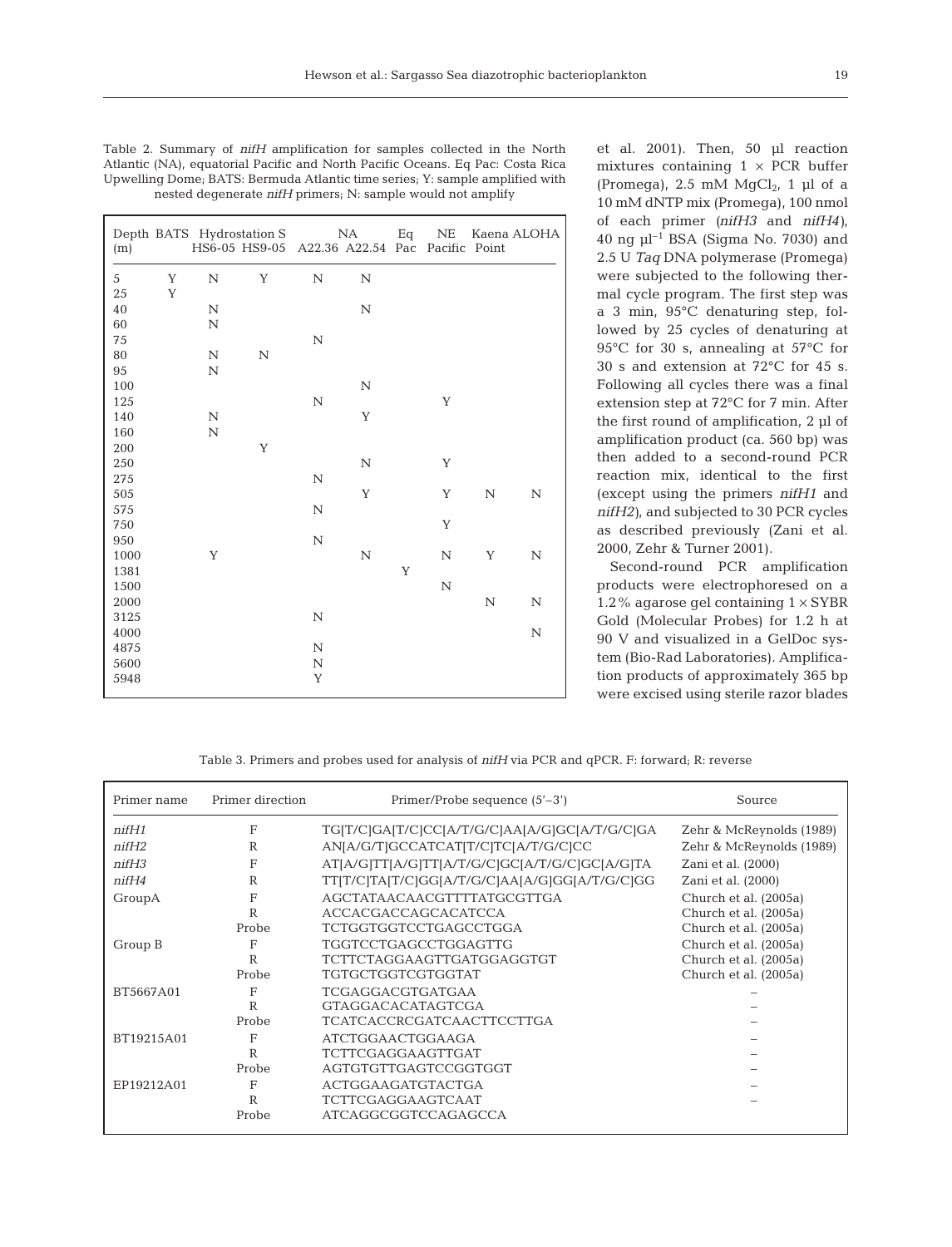and placed into sterile microcentrifuge tubes. DNA was extracted from gel slices using Zymoclean Gel DNA recovery kits (Zymo Research), and the DNA was cloned into pGEM-T Easy Vector II cloning kits (Promega) following the manufacturer's protocol. After clones were grown in liquid cultures (600 µl) overnight in the presence of 8% glycerol, half of the culture was archived at –80°C, while the remainder was sent to the Interdisciplinary Center for Biotechnology Research (ICBR) at the University of Florida, Gainesville, for sequencing using Templiphi rolling circle amplification of plasmids in clone lysates followed by sequencing on a MegaBase capillary sequencer (Amersham).

RNA analysis followed the same protocol as DNA; however, it was preceded by a reverse transcriptase step to convert RNA into cDNA. The protocol consisted of reverse transcription of 7 µl of the extracted RNA (containing 0.25 to 0.5 ng RNA) with 1 µl of Superscript III Reverse Transcriptase (Invitrogen), 1 µl of RNAse OUT and 100 pmol each of the primers *nifH2* and *nifH4*, with a 50 min incubation at  $45^{\circ}$ C. cDNA (2 µl) was added as template material in the PCR reactions.

**Quantitative PCR of** *nifH* **phylotypes.** Following identification of *nifH* phylotypes in the meso- to abyssopelagic samples, primer and probe sets were developed to target the following 3 clusters of phylotypes: BT5667A01 (product ca. 125 bp), BT19215A01 (130 bp) and EP19212A01 (product 90 bp; Table 3). Quantitative PCR was conducted on DNA extracts from samples from all deep water stations and on cDNA from the HS6-05/1000 m sample according to the protocol as follows. Briefly, 2 µl of DNA extract was placed in duplicate 25 µl qPCR reactions containing  $1 \times$ Master Mix (ABI Taqman Universal PCR Master Mix), 400 nmol of each primer and 200 nmol of probe. Primer sequences are given in Table 3. The qPCR thermal cycling program consisted of a 10 min heating step at 60°C, followed by a hot start at 95°C for 10 min. After this initial treatment, the amplification cycling program consisted of 15 s at 95°C, followed by annealing at 60°C for 1 min (annealing temperature for the probe BT5667A01 was 56°C), after which fluorescence data were collected over 60 cycles. Dilution series (10-fold dilutions over 8 orders of magnitude) of plasmids containing the 3 mesopelagic *nifH* inserts were used for standards. Six negative controls with water added instead of template were also run in addition to the qPCR standards. The method for calculation of *nifH* quantity is outlined in Church et al. (2005a).

**Oligonucleotide microarray analysis.** The *nifH* 60 mer oligonucleotide microarray consisted of 768 *nifH* probes (Moisander et al. 2006), with each probe duplicated within each array slide. The microarray was constructed using the same slide chemistry as an earlier version of the array constructed with 96 probes and

described in Moisander et al. (2006). Additionally, 6 control probes, repeated throughout the array, were included and used as positive and negative controls as described previously (Moisander et al. 2006). The microarray probes were 5'-modified with acrydite for signal amplification. Probes were included on the array that targeted sequences distributed in all the known clusters of the *nifH* phylogenetic tree (Zehr et al. 2003b). Based on prior tests of hybridization stringency under the conditions used, cross-hybridization at >77% similarity was expected in microarray hybridizations. However, the specificity is most often much higher (Moisander et al. 2006).

Amplifications of *nifH* for microarray hybridizations were carried out following protocols for the clone libraries, with the exception that amplification for each sample was carried out in triplicate, to reduce PCR bias. After the first round of PCR, the replicates were combined, and this pooled product was used as a template in the second-round PCR reaction. PCR products from the second round were pooled and electrophoresed on a 1.2% TAE gel; the gel was purified (QiaQuick gel extraction kit, Qiagen), quantified and biotinylated using the Brightstar psoralen-biotin kit (Ambion) according to the manufacturer's protocols. In each biotinylation reaction, 10 µl of PCR product at 5 ng  $\mu$ <sup>-1</sup> was used in 20  $\mu$ l of reaction volume, including 5 µl of TE buffer and 5 µl of positive control mix. Prior to hybridization, the biotinylated products were denatured at 96°C for 5 min, then 13.2 µl target was added to the hybridization buffer containing  $2 \times$  SSPE, 1% SDS and 30% formamide in a 24 µl final volume. The target was added to microarray slides that were covered with microarray cover slips and then hybridized at 50°C for 18 h. After hybridization the slides were washed and subjected to secondary staining with the streptividin Alexa-555 stain (Molecular Probes), as previously described (Moisander et al. 2006). The slides were scanned using an Axon 4000B microarray scanner with 10 µm pixel size. The detection threshold was determined, and the data were normalized using the positive controls, as previously described (Moisander et al. 2006).

**Phylogenetic analysis.** Sequence chromatograms were first consulted to resolve ambiguous bases, using the Chromas Lite chromatogram viewer (Technelysium). Sequences were transferred to BioEdit (Hall 1999). Sequences were searched against the nonredundant nucleotide GenBank database (NCBI, www.ncbi.nlm.nih.gov) using the online BLASTN function (Altschul et al. 1997). Closest matches in Gen-Bank for each sequence or cluster of sequences were then imported into an ARB project file for each of the epipelagic and meso- to abyssopelagic sequence databases. Additionally, the full-length amplified *nifH* se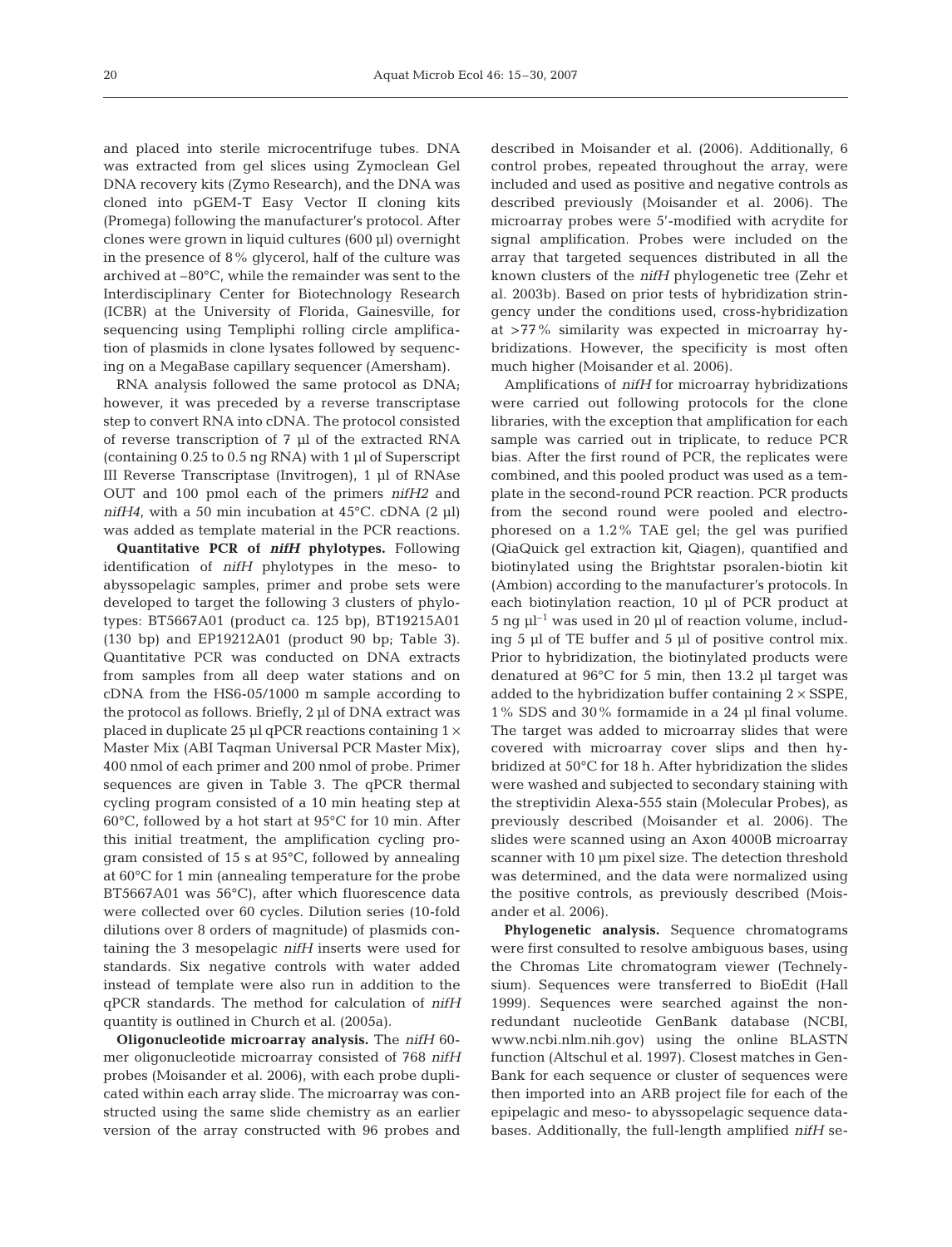quence used originally to design the 10 strongest microarray hybridization signals was also included in each database for comparison. All sequences within each database were then aligned anchored to a PFAM (multiple sequence alignment of a protein family) alignment using HMMER (profile hidden Markov model software, www.sanger.ac.uk, or hmmer.wustl. edu) (Zehr et al. 2003b), and phylogenetic trees were constructed using neighbor-joining including bootstrap support of 1000 replicates. Phylogenetic trees were viewed using the Treeview program (Page 1996). The *nifH* sequences in this study have been deposited in GenBank under Accession Numbers DQ481241 to DQ481415.

**Statistical analysis of microarray fingerprints.** Analysis of microarray fingerprints was similar to that employed by other fingerprinting studies (e.g. TRFLP and ARISA) (Hewson & Fuhrman 2006a). Microarray fingerprints were first normalized by expressing the fluorescence of each probe as a ratio of sample: mean control probe fluorescence. Duplicate microarray slides were then compared according to Hewson & Fuhrman (2004). Briefly, only probes that fluoresced for both duplicate probes on replicate slides were considered for this analysis. The fluorescence is expressed as a percentage of total normalized fluorescence signal. A mean value of the percentage of normalized fluorescence signal was calculated for probes for each slide and further averaged for duplicate slides. The richness of each sample was calculated by enumerating the total number of probes detected.

Samples were compared by calculating the Whittaker Index *(S*w) (Whittaker 1952) between each pair of microarray fingerprints, using:

$$
S_{\rm w} = 1 - \sum_{i=1}^{n} \frac{|b_{i1} - b_{i2}|}{2}
$$

where  $b_{i1}$  and  $b_{i2}$  are the percentage of total normalized fluorescence signal of the *i*th probe in Microarrays 1 and 2, respectively. A matrix of pairwise Whittaker Indices was then converted into a dendrogram using the XLStat plugin (Addinsoft) in Microsoft Excel.

#### **RESULTS**

Surface water samples (0 to 100 m) at BATS and Hydrostation S yielded *nifH* amplicons in only 3 of 9 samples, corresponding to 2 of 3 dates and only at the immediate surface (Table 3). In contrast, deeper samples yielded *nifH* amplicons at 200 and 1000 m. Elsewhere in the Sargasso Sea, *nifH* was amplified from deeper water (>100 m) samples, but not from surface water. Finally, *nifH* was amplified from samples collected from meso- to bathypelagic water at most other locations.

# **Sargasso Sea surface water** *nifH* **amplification and clone library analysis**

The *nifH* amplification using nested degenerate primers (Zehr & McReynolds 1989, Zani et al. 2000) amplified multiple-sized products from surface water (0 to 100 m) cast samples from HS6-05, including products around the expected size (ca. 360 bp). Because of concerns about potential primer degradation, PCR reactions were repeated twice using freshly synthesized primers each time, with the same results. Negative controls did not amplify in any PCR round; however, positive controls amplified and produced a single product. In addition, use of the general 16S rRNA primers 27F and 1392R (Lane 1991) yielded products of approximately 1370 bp (data not shown). Sequencing of cloned *nifH* products yielded no *nifH* sequences (sequences were most similar to un-related and hypothetical protein products by TBLASTX searches), despite the extensive number of clones sequenced (341 clones). The unicellular cyanobacterial phylotypes A and B were not detected in DNA, nor expressed as gene transcripts using quantitative PCR, in the HS6-05 casts. Furthermore, *nifH* amplification was not detected in epipelagic samples from Stn A22.54 in November 2003. However, nitrogenase genes were amplified from surface waters at BATS in that same month and from a 5 m depth sample from HS9-05 (Table 3). After a 14 d incubation *nifH* was also amplified from all 6 enrichment cultures tested (1 each from the size fractions of  $>10$ , 10 to 1 and 1 to 0.2  $\mu$ m in both SO and SN media) with water collected at Stn HS6-05. Epifluorescence microscope observation of enrichment cultures indicated the presence of coccoid phycoerythrin-containing cells, approximately 3 µm in diameter, which were similar to cultures of *Crocosphaera watsonii* WH8501.

The *nifH* sequences obtained from Stn HS6-05 enrichment cultures (both SO and SN media) were consistently most similar to *Crocosphaera watsonii* (n = 18; Fig. 2). Sequences from HS9-05 at 5 m were either non-*nifH* (i.e. spurious products) or were similar to sequences obtained for enrichment cultures from HS6- 05 (n = 3, i.e. *C. watsonii)*. The *nifH* sequences from the other two surface water libraries contained both cyanobacterial and proteobacterial phylotypes. At BATS, a γ-proteobacterial phylotype was detected that was most similar to sequences obtained near Hawaii (HT9025a11, AY706889).

Temperature and salinity profiles from Stns A22.36, A22.54 and HS6-05 are presented in Fig. 3. The water column was well stratified during sampling at Stn HS6- 05. The autumn samples for Stns A22.36 and A22.54 showed a surface mixed layer of approximately 30 and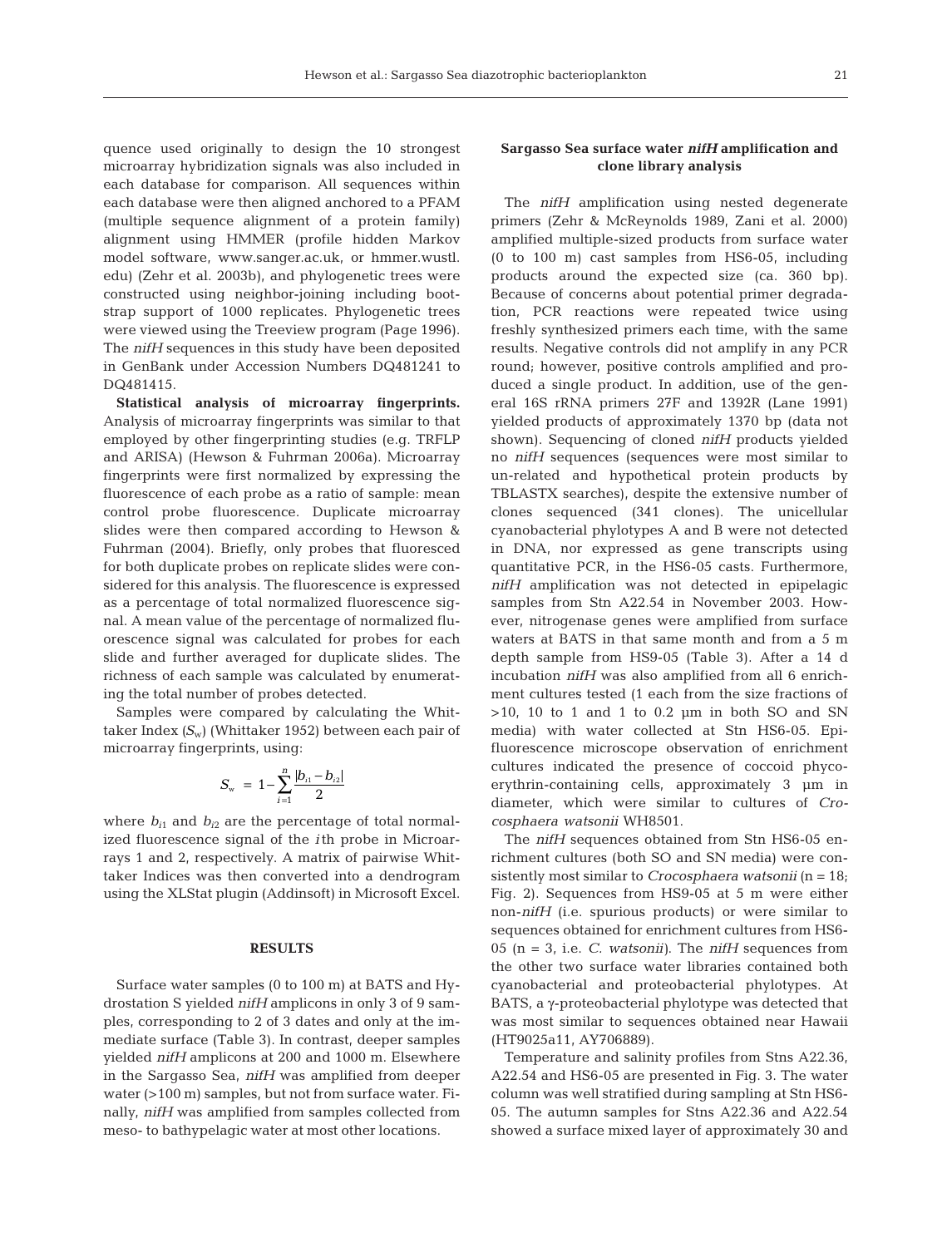

Fig. 2. Phylogenetic analysis of *nifH* sequences obtained from 0 to 250 m samples and enrichment cultures collected near Bermuda. The phylogenetic tree is based upon a PFAM (multiple sequence alignment of a protein family)-based HMMER (profile hidden Markov model software, www.sanger.ac.uk, or hmmer.wustl.edu) (Zehr et al. 2003b) alignment of sequences derived from *nifH* clone libraries, their nearest relatives in GenBank based upon BLAST searches, and probes that hybridized on the *nifH* microarray of amplicons. The number of sequences obtained within each cluster is given in parentheses. The tree was constructed using neighbor-joining of amino acid sequences, with 1000 replicate bootstrap supports. Only values >50% are shown. Scale bar: 0.1 substitutions per site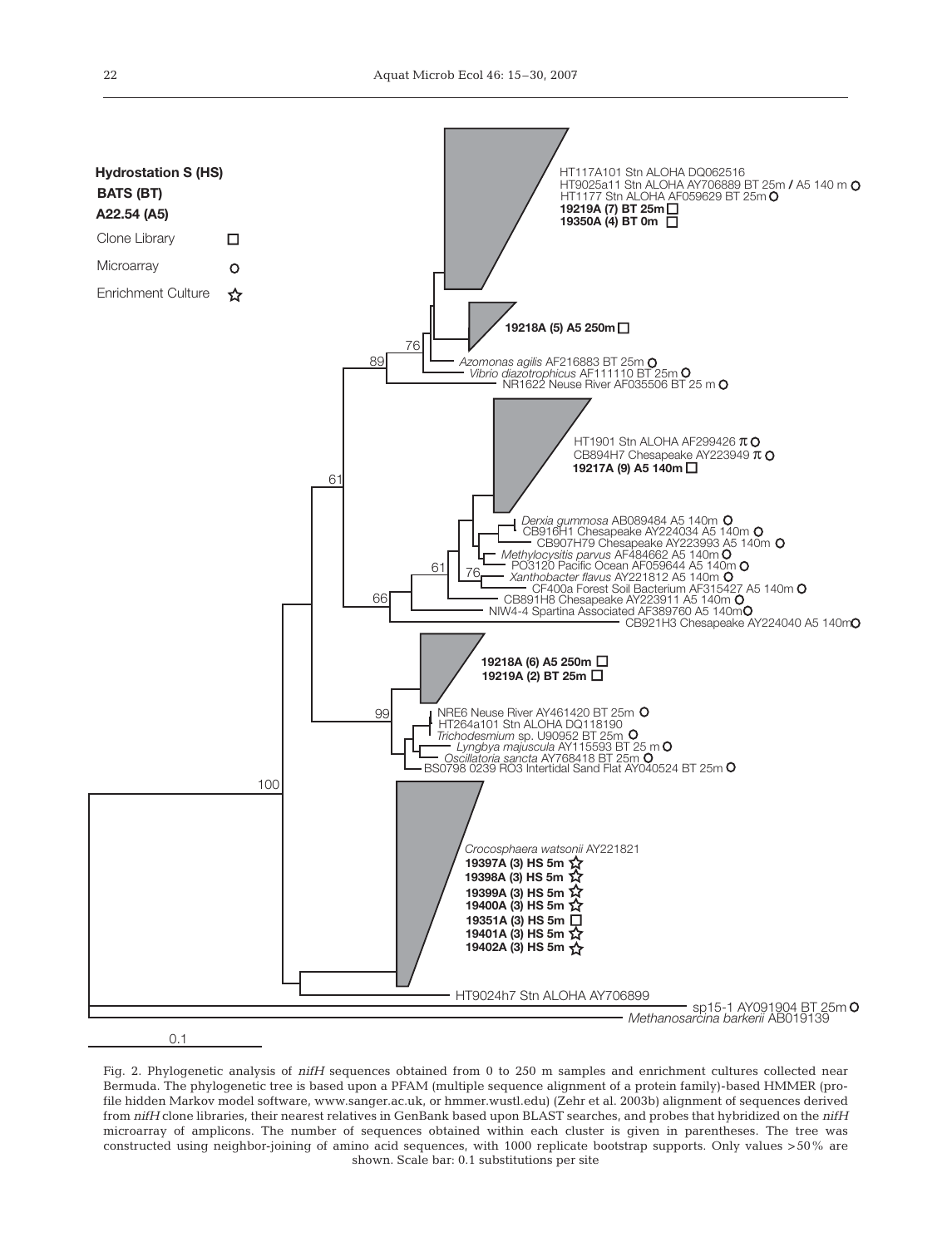

Fig. 3. Profiles of (A) temperature and (B) salinity at Hydrostation S (HS6-05), Stn A22.36 and Stn A22.54 at the time of sampling. Note the absence of a surface mixed layer during the HS6-05 sampling, which may have been a consequence of eddy activity

60 m, respectively. The deep chlorophyll maximum layer, identified from downcast CTD fluorometry, was at approximately 95 m at Stn HS6-05.

# **Deep water** *nifH* **amplification and clone library analysis**

The *nifH* sequences were obtained from DNA samples collected at Stn HS6-05 at 1000 m, Stn HS9-05 at 200 m, Stn A22.36 at 5948 m and Stn A22.54 at 140 and 505 m. RT-PCR amplification of a RNA sample from Stn HS6-06 at 1000 m also yielded *nifH* amplicons (Table 3). Sequences obtained from Stn A22.54 at 140 m  $(n = 9)$  and 505 m  $(n = 11)$  clustered with several β- and α-proteobacterial phylotypes. The *nifH* sequences generated from HS6-05/1000 m RNA and  $DNA$  samples  $(n = 2)$  were identical and most similar to the *nifH* sequence from a β-Proteobacterium (*Burkholderia vietnamensis* AJ563286) and environmental forest soil nitrogenase sequences (AF415341 and AF315432; Fig. 4). Several *Crocosphaera watsonii*-like sequences were also recovered from Stn HS6-05 at 1000 m.

All *nifH* genes were amplified from at least one depth within the meso- to abyssopelagic depths (i.e. >150 m) for all other stations sampled elsewhere, with the exception of Stn ALOHA. With the exclusion of samples from the NE Pacific at 250 to 500 m and Stn HS9-05 at 200 m, all sequences clustered strongly

with proteobacterial phylotypes, forming several distinct clades (Fig. 2). Sequences obtained from the NE Pacific at 250 to 500 m included several cyanobacterial phylotypes. Sequences obtained from Stn A22.36 from  $5948$  m (n = 11) and from the equatorial Pacific at 1389 m  $(n = 16)$  formed separate clusters that were most closely related to each other and to phylotypes obtained from coastal sediments (e.g. AF016188). Sequences from the NE Pacific that were noncyanobacterial were similar to those obtained from the HS6-05/1000 m (n = 10) and A22.54/505 m (n = 11) sequences. All Kaena Point clone sequences  $(n = 14)$ clustered strongly with those from Stn HS6-05 at 1000 m and the NE Pacific at 250 m, and were closest to several sequences derived from methylotrophic bacteria (e.g. *Xanthobacter flavus)*.

The quantitative PCR detected low abundances of 3 deep water phylotypes; none were detected in samples other than those from which the sequences were cloned. Phylotype BT5667A01 was present in the HS6- 05/1000 m sample at 4.2 to 43.2 copies  $l^{-1}$ , and gene transcripts were present at about the same concentration. BT19215A01 was detected at  $<$ 1 to 2 copies  $l^{-1}$  in the A22.36/5948 m sample; EP19212A01 was detected in the equatorial Pacific sample at the same concentration. Despite the similarity between the clones BT19212A01 and EP19215A01 in phylogenetic analysis, the primer/probe designed for each sequence did not amplify the standards from the reciprocal samples, suggesting high specificity.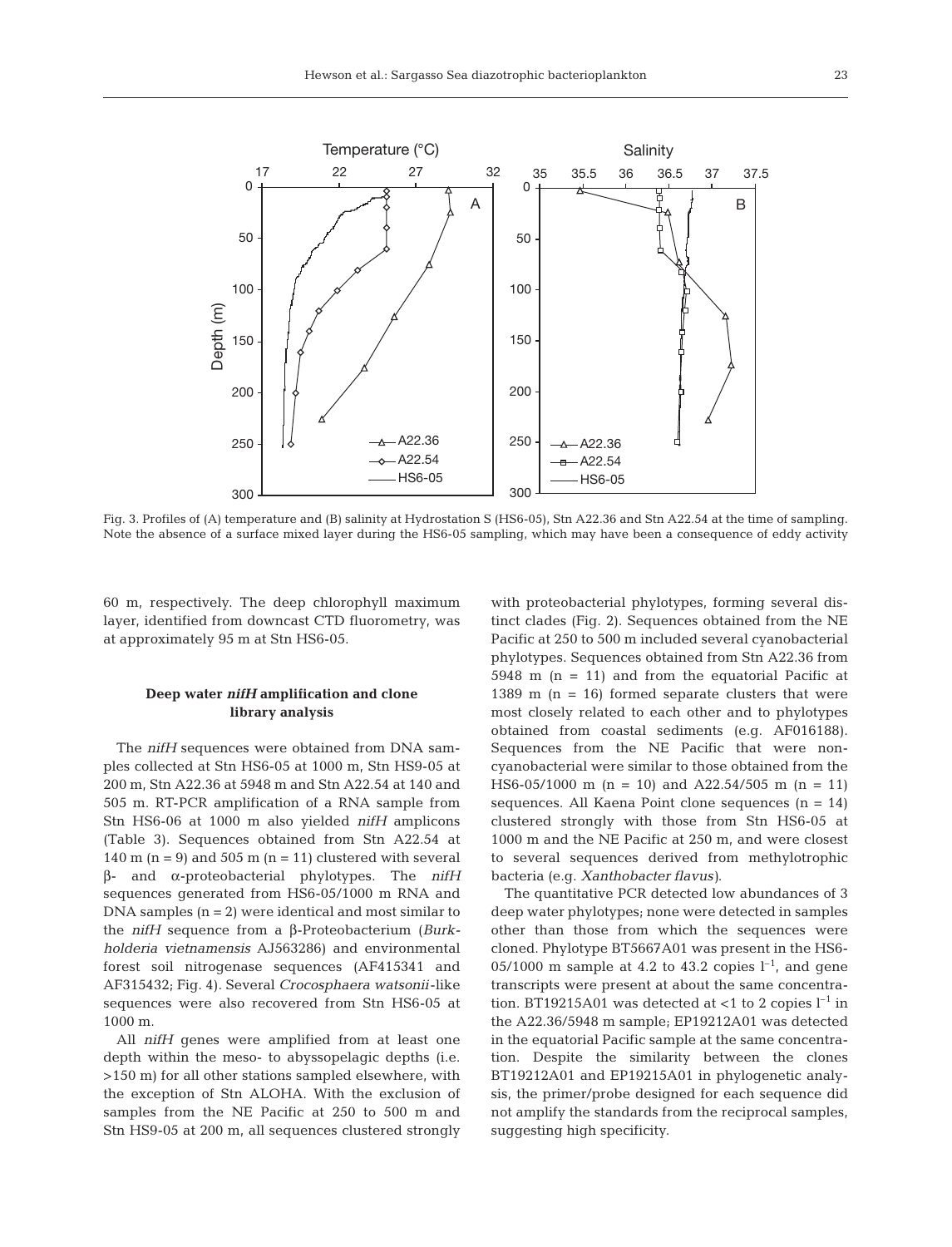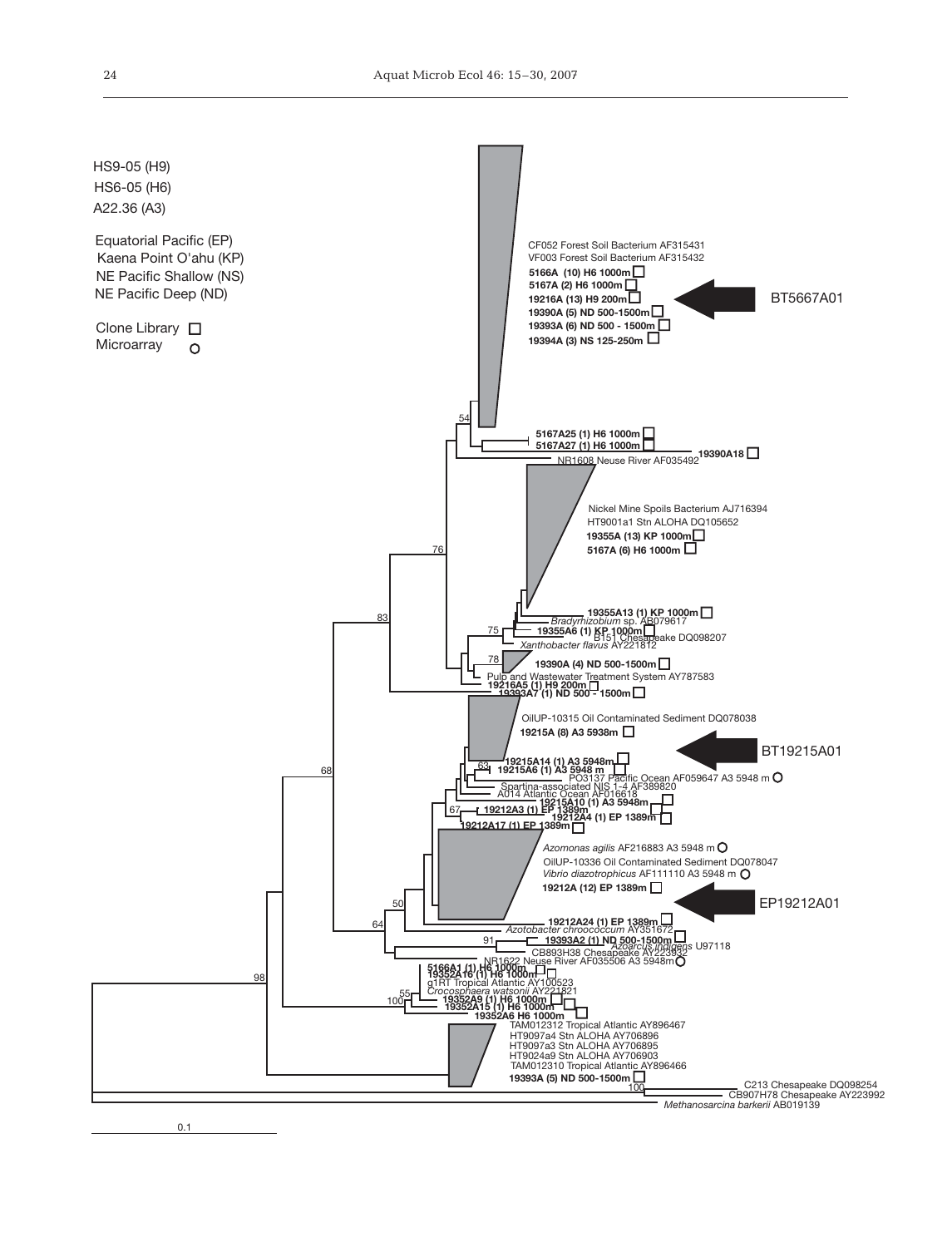## **Microarray analysis of** *nifH* **amplicons**

Microarrays hybridized to *nifH* amplicons prepared using nested, degenerate primers from the BATS/surface, BATS/25 m and HS9-05/5 m samples suggested samples had similar constituents to those observed using clone library analysis (Fig. 5). The strongest signal from all 3 samples came from a probe for a γ-proteobacterial sequence HT9025a11 (AY706889), which was up to 4-fold greater than the next strongest signal (i.e. *Trichodesmium thiebautii* for BATS samples). Other strong signals at BATS included *Lyngbya majuscula*, a Group B unicellular cyanobacterial sequence, *Oscillatoria sancta* and *Trichodesmium* IMS101; at BATS/25 m, the probes with strong signals were the same as those that hybridized to amplicons from surface waters. Weaker signals in the BATS/0 m sample were from several non-cyanobacterial *nifH* probes, including *Klebsiella pneumoniae*, *Alcaligenes faecalis*, *Azotobacter vinelandii*, *Vibrio diazotrophicus*, *Magnetococcus* and 1 cyanobacterial probe (*Cyanothece* sp.). In comparison, the strong signals from the BATS/25 m sample included *Alcaligenes faecalis*, *Frankia* sp., *Azomonas agilis* and *Azotobacter vinelandii (nifH* and *vnfH)*.

Comparison between microarray fingerprints generated from 5 Sargasso Sea samples (the 4 noted above and Stn A22.36 at 5948 m) demonstrated similarity between surface water diazotrophic assemblages at Stns BATS, HS9-05 and A22.36/25 m, but strong differences between euphotic (<100 m), sub-euphotic (140 m) and abyssopelagic (5948 m) assemblages (Fig. 6). The richest fingerprint was generated from the A22.54/140 m sample (95 probes detected), while those from the euphotic (34 to 50 probes detected) and abyssopelagic samples (47 probes detected) were less rich.

## **DISCUSSION**

Our results demonstrate the genetic capability of bacterioplankton to fix nitrogen in the surface waters of the Sargasso Sea, but the abundance and diversity of diazotrophs varied in space and time. While low-diversity diazotrophic assemblages persist at some times in surface waters near Bermuda, we speculate that their abundances remain low until favorable conditions arise (e.g. during elevated water temperature, shorter day length, or establishment of a deeper mixed layer). Furthermore, our data demonstrate that diazotrophs were present in sub-euphotic waters in the Sargasso Sea and at almost all other stations sampled in the North Atlantic and Pacific. Finally, these results suggest that integrated water column nitrogen fixation in the Sargasso Sea and elsewhere may be underestimated if only illuminated surface waters are considered.

#### **Surface water diazotrophic assemblages**

The cultivation efforts in the Sargasso Sea yielded a phylotype most similar to *Crocosphaera watsonii*, a unicellular Group B cyanobacterium. This phylotype was evident in all size fractions of the enrichment cultures, including the 0.2 to 1 µm fraction, which is smaller than its typical cell diameter  $(3 \text{ to } 5 \text{ µm})$ . The enrichments, in both N-depleted (SO) and N-replete (SN) media, in combination with the observation of only a single sequence similar to *C. watsonii-*like cyanobacteria in surface waters at Stn HS9-05 suggest that seed populations of these organisms were present in the plankton at Hydrostation S on 2 dates. These seed populations were present in extremely low numbers (a few cells per liter and almost undetectable using the current quantitative PCR approach). There are several possible reasons for this low abundance. We speculate that these cells are either advected from warmer waters closer to the Caribbean Sea or equatorial North Atlantic, where they have been observed previously (Falcon et al. 2002, Langlois et al. 2005), or may persist at low concentrations and become more abundant under favorable conditions. The conditions that may give rise to higher *C. watsonii* abundances include depleted inorganic N; increased inorganic nutrients, e.g. Fe (dust inputs of Fe to the Sargasso Sea are greatest in late summer; Orcutt et al. 2001); increased surface water temperature; and a deeper thermocline, leading to a more stratified water column. We cannot discount the possibility that these results

Fig. 4. Phylogenetic analysis of *nifH* sequences from 200 to 5948 m in the Sargasso Sea and, for comparison, from 125 to 1389 m at stations elsewhere in the North Atlantic and Pacific Oceans (see Table 3). The 200 m sequences are included in this tree because of their similarity to 1000 m sequences at Hydrostation S. The phylogenetic tree is based upon a PFAM (multiple sequence alignment of a protein family)-based HMMER (profile hidden Markov model software, www.sanger.ac.uk, or hmmer.wustl.edu) (Zehr et al. 2003b) alignment of sequences, their nearest relatives in GenBank based upon BLAST searches, and probes that hybridized on the *nifH* microarray of amplicons. The number of sequences obtained within each cluster is given in parentheses. The tree was constructed using neighbor-joining of amino acid sequences, with 1000 replicate bootstrap supports. Only values >50% are shown. Scale bar: 0.1 substitutions per site. The target sequences for design of qPCR primer and probe sets in the present study are indicated by the large arrows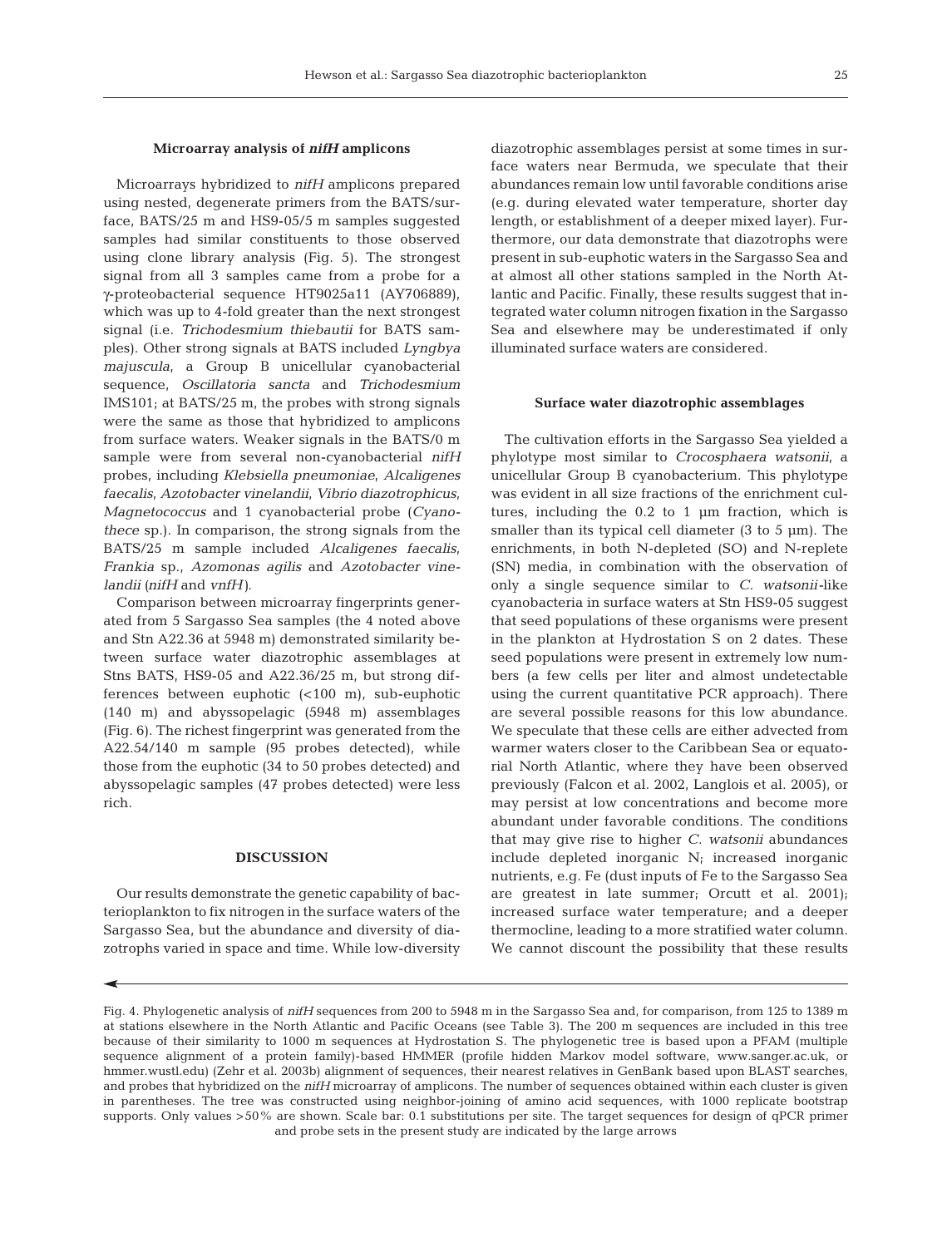

Fig. 5. Fingerprints of *nifH* microarray hybridizations; numbers on the *x*-axis indicate probe numbers, which are the same for the different fingerprints, and are duplicates of 710 different 23mer oligonucleotide probes. The 10 most dominant components were identified for each fingerprint at the surface (0 to 25 m), 140 and 5948 m

were strongly affected by the association of a cyclonic eddy with Stn HS6-05. However, observation of only a single *C. watsonii*-like sequence in a library obtained from Stn HS9-05 (later in the season, when there was a more typical temperature and salinity profile) and lack of detection of *nifH* in surface waters in November 2003 at a station close to Hydrostation S (A22.54) suggest that their low abundance may be a common feature of this region during summer and early fall.

Using cultivation-independent approaches, the surface water diazotrophic assemblages appeared to have a low diversity based on *nifH* clone libraries and microarray hybridizations. Our results suggest that the diazotrophic assemblages at all sampling locations were less rich than at other locations, particularly Stn ALOHA in the North Pacific Ocean (Zehr et al. 2001) and within the Amazon River Plume in the North Atlantic Ocean (Falcon et al. 2002, 2004), but similar to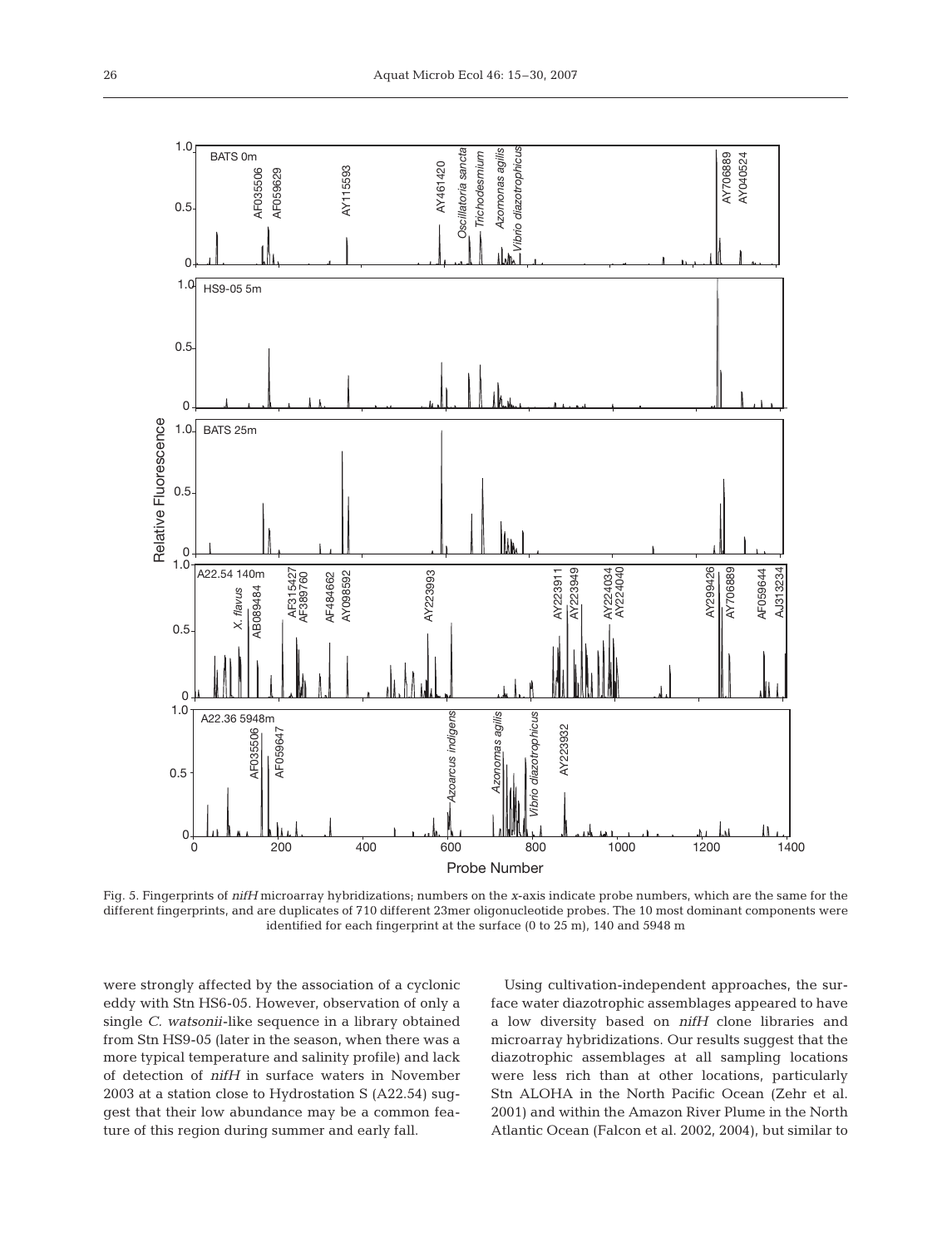

Fig. 6. Similarity between diazotrophic assemblages hybridized on the *nifH* DNA microarray. The tree is based upon the Whittaker Index (Whittaker 1952) and was constructed using the unweighted pair-group mean analysis (Sokal & Rohlf 1995)

the diversity at other stations reported for the equatorial and eastern Atlantic (Langlois et al. 2005). The large numbers of identical sequences in small clone libraries indicate dominance of the assemblage by a few different phylotypes, a result which is congruent with studies of bacterioplankton diversity (Schwalbach et al. 2004). This is further emphasized by the dominance of the hybridization signal of only a handful of phylotypes on microarrays hybridized to surface water *nifH* amplification products and by the low total numbers of microarray probes that hybridized to amplification products from surface water samples.

Sequences obtained from surface and 25 m depth waters at Stn BATS showed similar phylotypes and were consistent with microarray hybridization results. All BATS clones were >99% similar at the nucleotide level to sequence HT9025a11 (AY706889) from the Pacific Ocean. This result is consistent with microarray analysis of the same sample, where this sequence had a nearly 4-fold higher signal intensity than any other probe. The HT9025a11 phylotype was observed during a study of *nifH* expression at Stn ALOHA near Hawaii, and investigations of diel expression cycles revealed it was homogeneously distributed in the upper 100 m, apparently with statistically indistinguishable expression over 60 h of sampling (Church et al. 2005b). The observation of a phylotype similar to that reported previously in the North Pacific Ocean suggests that there are non-cyanobacterial diazotrophic phylotypes widely distributed in the oligotrophic surface ocean.

The Sargasso Sea has lower concentrations of P than those found at Stn ALOHA (Cavender-Bares et al. 2001). While the ratio of N:P in surface waters at Stn BATS was lower than the Redfield ratio of 16:1 year-round, it was only lower than 16:1 during stratified periods (Cavender-Bares et al. 2001). This observation was consistent with lower calculated N\* values at Stn BATS on the 18°C isotherm compared to values

at Stn ALOHA (Gruber & Sarmiento 1997). These studies suggest that nitrogen fixation is not important at Stn BATS. In contrast, a recent modeling effort suggested that nitrogen fixation by *Trichodesmium* was insufficient to maintain the phytoplankton abundances observed in remote sensing surveys at Stn BATS (Coles & Hood 2004). Our results also indicate that physico-chemical conditions may not always favor, or select for, diazotrophs in this region. The factors causing lower diazotrophic diversity in Sargasso Sea waters compared to other studies at Stn ALOHA and at other locations are unknown. However, it is likely that less favorable conditions, resulting in lower abundances of diazotrophs may result in less diverse assemblages.

#### **Meso- to abyssopelagic diazotrophic assemblages**

In addition to surface water observations, our results demonstrate that diazotrophs are present in the mesoto abyssopelagic (>100 m) waters of the Sargasso Sea. The 2 clone libraries constructed from deeper samples in the North Atlantic (Stn A22.54 at 140 and 250 m) demonstrated the presence of predominantly proteobacterial diazotrophs; however, several *Trichodesmium thiebautii* sequences were also recovered from the 250 m sample and several *Crocosphaera watsonii*-like sequences were recovered from the HS6- 05/1000 m sample. This was unexpected since the euphotic zone extends to only about 150 m, and these cyanobacteria typically have maximal abundances in surface waters (Orcutt et al. 2001). It is conceivable that the presence of cyanobacterial gene sequences at depth are the result of sinking material, either as copepod fecal pellets (O'Neil & Roman 1994) or attached to aggregates, which is consistent with recent reports of *Prochlorococcus* genes at 700 m (DeLong et al. 2006). The *nifH* sequence phylotypes from the deeper samples at Stn A22.54 clustered with proteobacterial diazotrophs; however, the sequences from different depths were not similar to each other and had low similarity (<96%) with *nifH* sequences in GenBank. Microarray analysis of the A22.54/140 m sample was in agreement with cloned sequences, with a greater number of probes having a positive signal at this depth relative to surface or abyssopelagic waters. This is consistent with previous observations of more diverse diazotrophic assemblages in waters immediately below the deep chlorophyll maximum layer based upon a TRFLP fingerprinting approach (Hewson & Fuhrman 2006c).

The phylotype observed in *nifH* clone libraries from Stn HS6-05 at 1000 m clustered most closely with putative PCR contaminant β-proteobacterial *nifH* sequences and terrestrial soil bacteria (Zehr et al.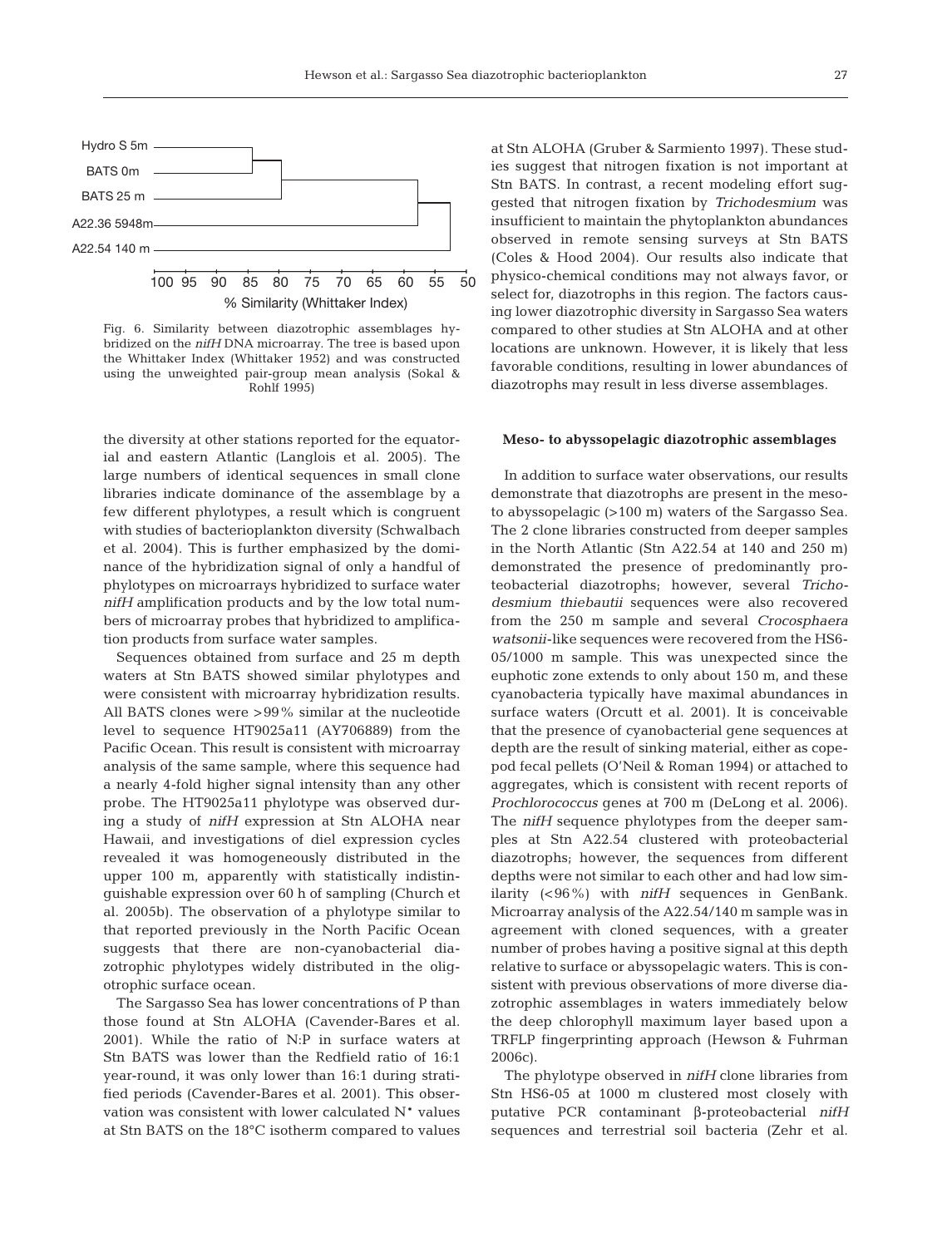2003a). To confirm the presence of these genes in the extracted DNA and RNA (and to eliminate the possibility of PCR or RT-PCR contamination), qPCR was conducted on DNA extracts from a vertical profile at Stn HS6-05 using phylotype-specific primer/probe sets. No amplification was detected in shallower samples at the same location, yet amplification was detected in gene transcripts from the same depth and time. In addition, multiple negative controls in the qPCR reaction failed to amplify. This phylotype was still detectable (albeit at low concentrations) at Stn HS9-05 at 200 m 3 mo later. These results suggest that the phylotype is not a reagent contaminant.

Cloning and sequencing of *nifH* from other locations (Stn A22.36 at 5948 m, the NE Pacific, the equatorial Pacific and Kaena Point) demonstrated a wider dispersal of the phylotype, similar to the putative PCR contaminant, detected in the mesopelagic zone of Stn HS6-05. Abyssopelagic sequences generated from samples at Stn A22.36 at 5948 m formed closely related clusters with mesopelagic sequences from the equatorial Pacific (1389 m). However, when the primer/probe sets designed for sequences derived from one location were applied to the other locations, the sequence types were not detected by qPCR. These data indicate that some phylotypes of bacteria in the deep ocean are site specific and present in low abundance, which is consistent with reports of high spatial variability between mesopelagic and bathypelagic bacterioplankton assemblages (Hewson et al. 2006b).

Another cluster of sequences, closest to methanotrophic *Xanthobacter flavus*, was detected at Stn HS6- 05, and additionally at Kaena Point and in the NE Pacific Ocean. This information suggests that the groups may be widely distributed between locations in different ocean basins. However, we cannot exclude the possibility that this phylotype represents a PCR contaminant, since we have no supporting data on abundance by qPCR or amplification from gene transcripts.

The phylogeny of nitrogen fixers has been previously examined in only a handful of bathypelagic samples, including a single 2200 l sample (2000 m depth) from near the Juan de Fuca Ridge, as part of a broader investigation of diazotroph phylogeny in hydrothermal vent fluids (Mehta et al. 2003), and 2 samples (2200 and 2400 m) from the NE Pacific along the Juan de Fuca Ridge (Mehta et al. 2005). The first study found very low diversity (2 clusters of very closely related phylotypes) of diazotrophs in the sample resulting in Cluster II *nifH* sequences closest to Archaea and alternative nitrogenases and primarily Cluster III sequences from another sample. The second study (Mehta et al. 2005) found mostly Cluster II archaeal *nifH* genes, with almost no bacterial sequences.

The detection of *nifH* genes in deep waters near the Juan de Fuca Ridge is consistent with our findings of diazotrophs in the meso- to abyssopelagic regions of several stations in the Sargasso Sea. In contrast to previous studies, however, we did not detect archaeal *nifH* sequences at any location. One possible explanation for this discrepancy may arise from the utilization of different primer sets for the amplification of the nitrogenase genes. Primer biases in PCR amplification have been well documented for other genes, e.g. 16S rRNA, and may arise due to kinetic differences between primer and target sequences (Suzuki et al. 1998).

Our results highlight the importance of using a combined cultivation-dependent and cultivationindependent approach to observe functional groups of bacteria in the ocean. We observed *Crocosphaera watsonii*-like sequences in enrichment cultures, and yet did not observe them in the matching water column samples from which the enrichments originated. This implies a detection threshold for our PCR-based analyses *(nifH* PCR and qPCR). Use of a combined approach has, in this case, elucidated the presence of cultivatable low-abundance phylotypes which may escape detection if only PCR-based approaches are used. Conversely, reliance on cultivation-based approaches to observe diazotrophs would likely not detect the vast majority of as yet uncultivated phylotypes detected in this study, particularly those in deeper waters.

# **CONCLUSIONS**

Our results indicate that diazotrophs were not abundant in the Sargasso Sea near Bermuda on the sampling dates of this study, even though unicellular cyanobacteria could be cultivated from the samples. These results suggest that diazotrophic cyanobacteria may have low-abundance seed populations that can respond to favorable conditions for growth. The fundamental factors that lead to their growth are unresolved, but are likely to be temperature and availability of nutrients (N, P and Fe). Diazotrophic assemblages in surface waters were not as diverse as those reported in the North Pacific Ocean (Zehr et al. 1998, 2000, 2001), and were dominated by non-cyanobacterial *nifH* phylotypes. Intriguingly, proteobacterial nitrogenase genes were detected in the mesopelagic of the Sargasso Sea and the Pacific Ocean. At least some of these genes were expressed, indicating that some low-level nitrogen fixation may occur in the deep ocean. This may indicate that studies of integrated water column nitrogen fixation may be underestimates, since deepwater diazotrophic nitrogenase activity, integrated over several thousand meters, could contribute sub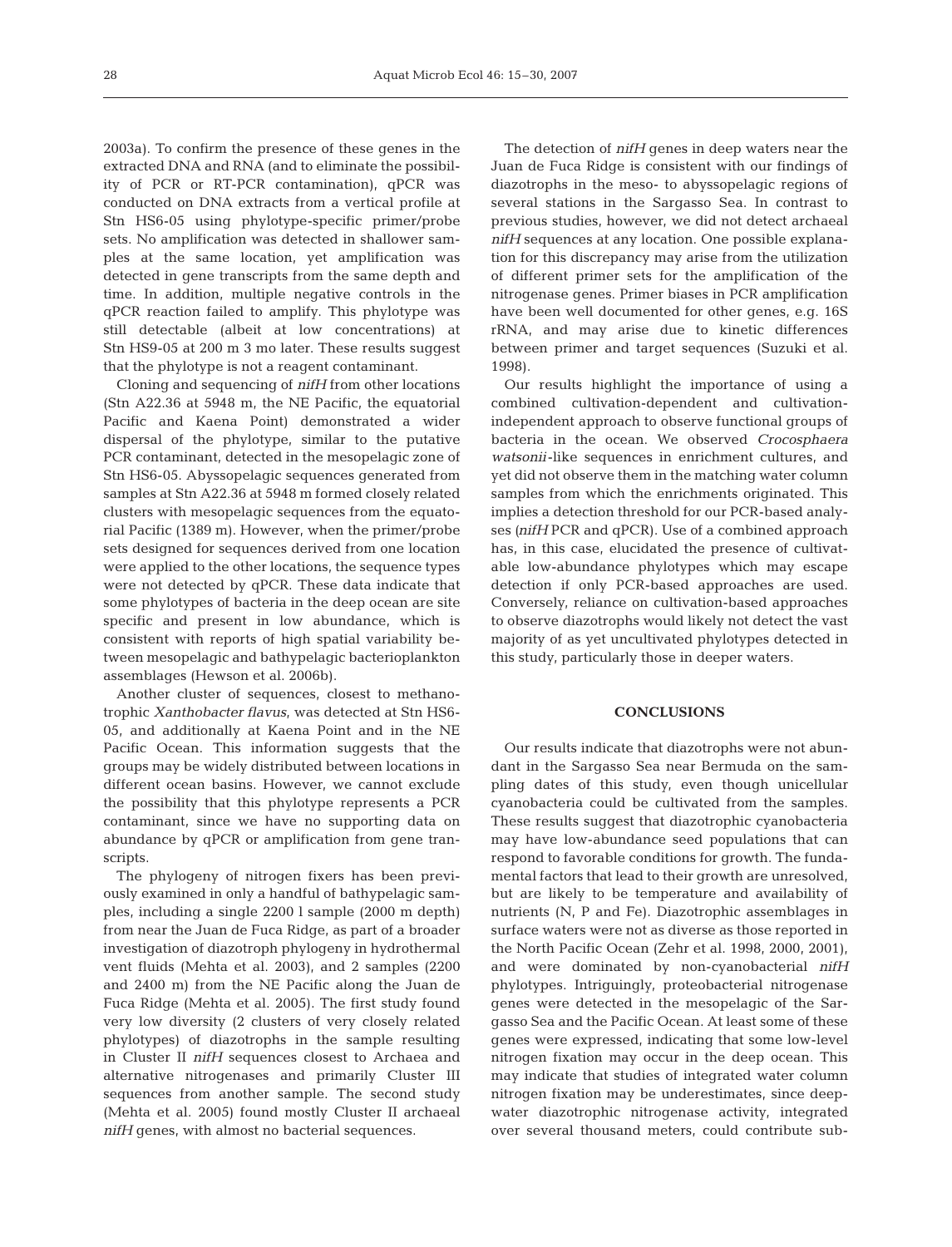stantially to the production of new N. Further research is necessary to evaluate the evolutionary and ecological significance of bacterial nitrogen fixation in the deep waters of the oceans.

*Acknowledgements*. The authors acknowledge the assistance of R. Nguyen and N. Strauli for laboratory work; R. Foster for collection of the sample from the NE Pacific; K. Johnson for provision of valuable ship time for R. Foster; D. M. Karl, C. Mahaffey, T. Gregory and R. Poretsky for assistance in sample collection in Hawaii and provision of ship time; and the crews of the RV 'Weatherbird II', RV 'Western Flyer', RV 'Kilo Moana' and staff of the Bermuda Biological Station for Research. This work was supported by a Gordon and Betty Moore Foundation grant in marine microbiology, NSF Grants OCE0425363 and OCE0131762 awarded to J.P.Z., and NSF Grants OCE0241614 and MCB0237728 awarded to C.A.C.

#### LITERATURE CITED

- Altschul SF, Madden TL, Schaffer AA, Zhang J, Zhang Z, Miller W, Lipman DJ (1997) Gapped BLAST and PSI-BLAST: a new generation of protein database search programs. Nucleic Acids Res 25:3389–3402
- Bird C, Martinez JM, O'Donnell AG, Wyman M (2005) Spatial distribution and transcriptional activity of an uncultured clade of planktonic diazotrophic gamma-proteobacteria in the Arabian Sea. Appl Environ Microbiol 71:2079–2085
- Braun ST, Proctor LM, Zani S, Mellon MT, Zehr JP (1999) Molecular evidence for zooplankton-associated nitrogen fixing anaerobes based upon amplification of the *nifH* gene. FEMS Microbiol Ecol 28:273–279
- Capone DG (1993) Determination of nitrogenase activity in aquatic samples using the acetylene reduction procedure. In: Kemp PF, Sherr BF, Sherr EB, Cole JJ (eds) Handbook of methods in aquatic microbial ecology, Vol 1. Lewis Press, Boca Raton, FL, p 621–631
- Capone DG, Zehr JP, Paerl HW, Bergman B, Carpenter EJ (1997) *Trichodesmium*, a globally significant marine cyanobacterium. Science 276:1221–1229
- Carpenter EJ, Romans K (1991) Major role of the cyanobacterium *Trichodesmium* in nutrient cycling in the North Atlantic Ocean. Science 254:1356–1358
- Carpenter EJ, Montoya JP, Burns J, Mulholland MR, Subramaniam A, Capone DG (1999) Extensive bloom of a  $N_2$ fixing diatom/cyanobacterial association in the tropical Atlantic Ocean. Mar Ecol Prog Ser 185:273–283
- Cavender-Bares KK, Karl DM, Chisholm SW (2001) Nutrient gradients in the western North Atlantic Ocean: relationship to microbial community structure and comparison to patterns in the Pacific Ocean. Deep-Sea Res I 48: 2373–2395
- Church MJ, Jenkins BD, Karl DM, Zehr JP (2005a) Vertical distributions of nitrogen-fixing phylotypes at Stn ALOHA in the oligotrophic North Pacific Ocean. Aquat Microb Ecol 38:3–14
- Church MJ, Short CM, Jenkins BD, Karl DM, Zehr JP (2005b) Temporal patterns of nitrogenase gene *(nifH)* expression in the oligotrophic North Pacific Ocean. Appl Environ Microbiol 71:5362–5370
- Coles VJ, Hood RR (2004) Modeling the impact of *Trichodesmium* and nitrogen fixation in the Atlantic Ocean. J Geophys Res 109:C06007
- DeLong EF, Preston CM, Mincer T, Rich V and 8 others (2006) Community genomics among stratified microbial assemblages in the ocean's interior. Science 311:496–503
- Falcon LI, Cipriano F, Christoserdov AY, Carpenter EJ (2002) Diversity of diazotrophic unicellular cyanobacteria in the tropical North Atlantic Ocean. Appl Environ Microbiol 68: 5760–5764
- Falcon LI, Carpenter EJC, Cipriano F, Bergman B, Capone DG (2004)  $N_2$  fixation by unicellular bacterioplankton from the Atlantic and Pacific Oceans: phylogeny and *in situ* rates. Appl Environ Microbiol 70:765–770
- Fasham MJR, Balino BM, Bowles MC, Anderson R and 45 others (2001) A new vision of ocean biogeochemistry after a decade of the Joint Global Ocean Flux Study (JGOFS). Ambio Spec Issue 10:4–31
- Foster RA, Bergman B, Carpenter EJ (2006) Unicellular cyanobionts in open ocean dinoflagellates, radiolarians, and tintinids: ultrastructural characterization and immuno-localization of phycoerythrin and nitrogenase. J Phycol 42:453–463
- Fuhrman JA, Comeau DE, Hagström Å, Chan AM (1988) Extraction of DNA suitable for molecular biological studies from natural planktonic microorganisms. Appl Environ Microbiol 54:1426–1429
- Gruber N, Sarmiento J (1997) Global patterns of marine nitrogen fixation and denitrification. Global Biogeochem Cycles 11:235–266
- Hall TA (1999) BioEdit: a user-friendly biological sequence alignment editor and analysis program for Windows 95/98/NT. Nucleic Acids Symp Ser 41:95–98
- Hewson I, Fuhrman JA (2004) Bacterioplankton species richness and diversity along an estuarine gradient in Moreton Bay, Australia. Appl Environ Microbiol 70:3425–3433
- Hewson I, Fuhrman JA (2006a) Improved strategy for comparing microbial assemblage fingerprints. Microb Ecol DOI: 10.1007/s00248–005–0144–9
- Hewson I, Fuhrman JA (2006b) Spatial and vertical biogeography of coral reef sediment bacterial and diazotroph communities. Mar Ecol Prog Ser 306:79–86
- Hewson I, Fuhrman JA (2006c) Viral impacts upon marine bacterioplankton assemblage composition. J Mar Biol Assoc UK 86:577–589
- Hewson I, Capone DG, Steele JA, Fuhrman JA (2006a) Influence of the Amazon and Orinoco offshore surface water plumes on oligotrophic bacterioplankton diversity in the West Tropical Atlantic. Aquat Microb Ecol 43: 11–22
- Hewson I, Steele JA, Capone DG, Fuhrman JA (2006b) Remarkable heterogeneity in meso- to bathypelagic bacterioplankton assemblage composition. Limnol Oceanogr 51:1274–1283
- Johnston AWB, Li Y, Ogilvie L (2005) Metagenomic marine nitrogen fixation—Feast or famine? Trends Microbiol 13: 416–420
- Kirchman DL, Yu L, Fuchs BM, Amann R (2001) Structure of bacterial communities in aquatic systems as revealed by filter PCR. Aquat Microb Ecol 26:13–22
- Lane (1991) 16S/23S sequencing. In: Stackebrandt E, Goodfellow M (eds) Nucleic acid techniques in bacterial systematic. Chichester, Wiley, p115–175
- Langlois RJ, LaRoche J, Raab PA (2005) Diazotrophic diversity and distribution in the tropical and subtropical Atlantic Ocean. Appl Environ Microbiol 71:7910–7919
- Mehta MP, Butterfield DA, Baross JA (2003) Phylogenetic diversity of nitrogenase *(nifH)* genes in deep-sea and hydrothermal vent environments of the Juan de Fuca ridge. Appl Environ Microbiol 69:960–970